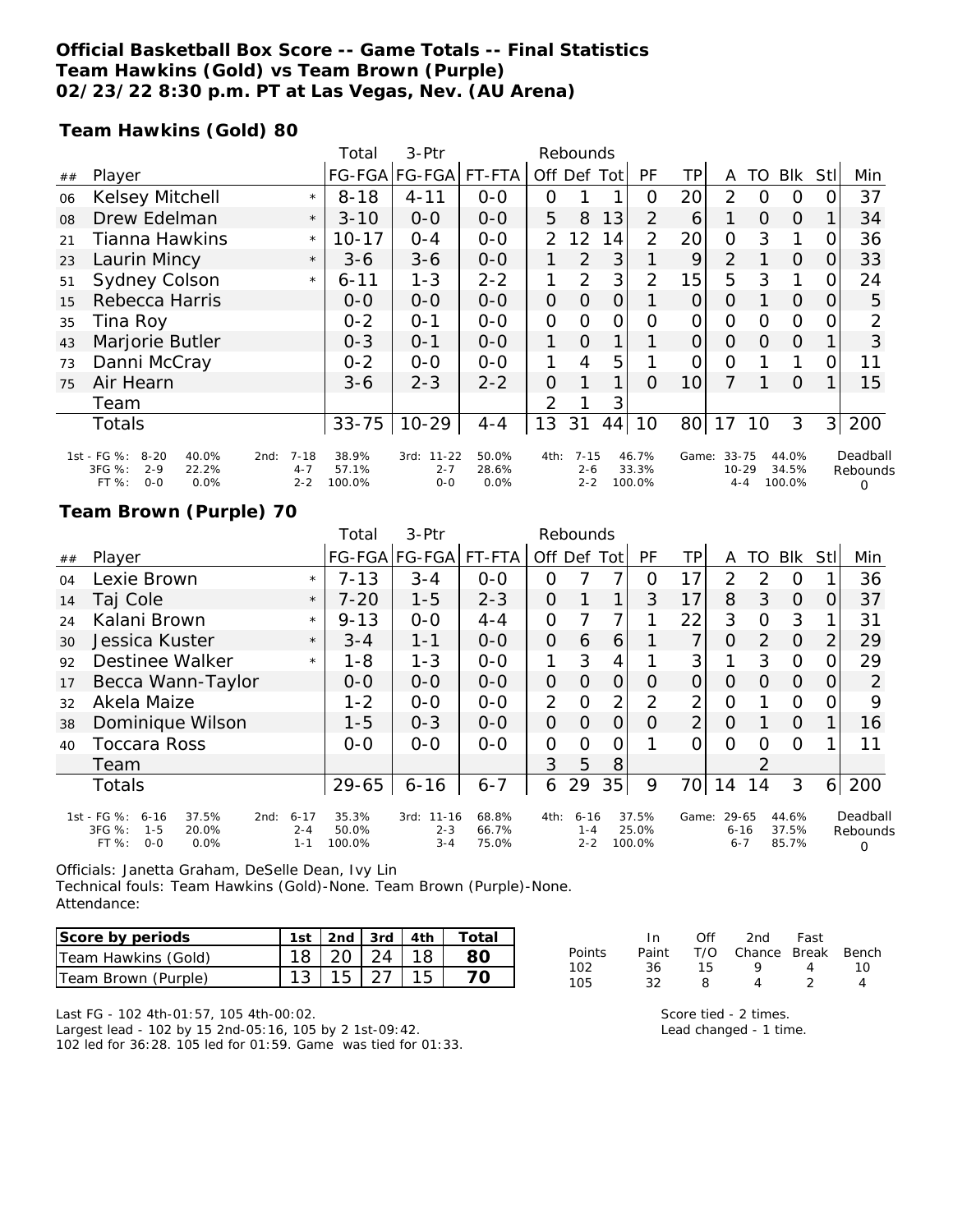### **Team Hawkins (Gold) vs Team Brown (Purple) 02/23/22 8:30 p.m. PT at Las Vegas, Nev. (AU Arena) 1st PERIOD Play-by-Play (Page 1)**

| HOME TEAM: Team Brown (Purple)    | Time  | Score             |                | Margin VISITORS: Team Hawkins (Gold) |
|-----------------------------------|-------|-------------------|----------------|--------------------------------------|
| GOOD! LAYUP by Kalani Brown [PNT] | 09:42 | $2 - 0$           | H <sub>2</sub> |                                      |
| ASSIST by Taj Cole                | 09:42 |                   |                |                                      |
| REBOUND (DEF) by Destinee Walker  | 09:30 |                   |                | MISSED 3 PTR by Tianna Hawkins       |
| TURNOVR by Destinee Walker        | 09:18 |                   |                |                                      |
| REBOUND (DEF) by Lexie Brown      | 09:04 |                   |                | MISSED 3 PTR by Sydney Colson        |
| MISSED 3 PTR by Taj Cole          | 08:46 |                   |                | REBOUND (DEF) by Drew Edelman        |
|                                   | 08:37 | $2 - 2$           | T <sub>1</sub> | GOOD! LAYUP by Tianna Hawkins [PNT]  |
|                                   | 08:37 |                   |                | ASSIST by Sydney Colson              |
| GOOD! LAYUP by Lexie Brown [PNT]  | 08:22 | $4 - 2$           | H <sub>2</sub> |                                      |
| ASSIST by Kalani Brown            | 08:22 |                   |                |                                      |
| REBOUND (DEF) by (TEAM)           | 08:06 |                   |                | MISSED 3 PTR by Kelsey Mitchell      |
|                                   |       |                   |                |                                      |
| MISSED JUMPER by Kalani Brown     | 07:41 |                   |                |                                      |
|                                   | 07:39 |                   |                | REBOUND (DEF) by Tianna Hawkins      |
|                                   | 07:28 | $4 - 4$           | T <sub>2</sub> | GOOD! LAYUP by Sydney Colson [PNT]   |
| MISSED LAYUP by Kalani Brown      | 07:08 |                   |                | REBOUND (DEF) by Tianna Hawkins      |
| FOUL by Taj Cole (P1T1)           | 07:03 |                   |                |                                      |
|                                   |       | <i>OT:03 P 51</i> |                |                                      |
| FOUL by Kalani Brown (P1T2)       | 06:56 |                   |                |                                      |
|                                   |       | 06:56 P 08        |                |                                      |
| REBOUND (DEF) by Taj Cole         | 06:44 |                   |                | MISSED JUMPER by Sydney Colson       |
| TURNOVR by Taj Cole               | 06:36 |                   |                |                                      |
|                                   | 06:28 | $4 - 6$           | V <sub>2</sub> | GOOD! JUMPER by Tianna Hawkins       |
|                                   | 06:28 |                   |                | ASSIST by Sydney Colson              |
| TURNOVR by Lexie Brown            | 06:11 |                   |                |                                      |
|                                   | 06:04 | $4 - 9$           | V <sub>5</sub> | GOOD! 3 PTR by Laurin Mincy          |
|                                   | 06:04 |                   |                | <b>ASSIST by Kelsey Mitchell</b>     |
|                                   | 05:44 |                   |                | FOUL by Sydney Colson (P1T1)         |
|                                   |       | 05:44 P 14        |                |                                      |
|                                   |       |                   |                |                                      |
| TURNOVR by Lexie Brown            | 05:43 |                   |                |                                      |
|                                   | 05:42 |                   |                | STEAL by Drew Edelman                |
| BLOCK by Kalani Brown             | 05:38 |                   |                | MISSED LAYUP by Drew Edelman         |
|                                   | 05:38 |                   |                | REBOUND (OFF) by (TEAM)              |
| REBOUND (DEF) by Jessica Kuster   | 05:36 |                   |                | MISSED 3 PTR by Kelsey Mitchell      |
| MISSED LAYUP by Lexie Brown       | 05:29 |                   |                | REBOUND (DEF) by Laurin Mincy        |
|                                   | 05:20 |                   |                | MISSED LAYUP by Drew Edelman         |
|                                   | 05:20 |                   |                | REBOUND (OFF) by Tianna Hawkins      |
|                                   | 05:17 | $4 - 11$          | V 7            | GOOD! JUMPER by Tianna Hawkins [PNT] |
| GOOD! JUMPER by Jessica Kuster    | 05:00 | $6 - 11$          | V <sub>5</sub> |                                      |
| ASSIST by Kalani Brown            | 05:00 |                   |                |                                      |
| REBOUND (DEF) by Destinee Walker  | 04:39 |                   |                | MISSED 3 PTR by Tianna Hawkins       |
| MISSED LAYUP by Destinee Walker   | 04:32 |                   |                | BLOCK by Sydney Colson               |
|                                   | 04:29 |                   |                | REBOUND (DEF) by Sydney Colson       |
|                                   | 04:26 |                   |                | MISSED 3 PTR by Kelsey Mitchell      |
|                                   | 04:26 |                   |                | REBOUND (OFF) by Drew Edelman        |
|                                   | 04:11 |                   |                | TURNOVR by Sydney Colson             |
| STEAL by Kalani Brown             | 04:09 |                   |                |                                      |
| MISSED LAYUP by Destinee Walker   | 04:06 |                   |                | <b>BLOCK by Tianna Hawkins</b>       |
|                                   | 04:04 |                   |                | REBOUND (DEF) by Tianna Hawkins      |
|                                   |       |                   |                |                                      |
| REBOUND (DEF) by (TEAM)           | 03:53 |                   |                | MISSED JUMPER by Kelsey Mitchell     |
| <b>TIMEOUT MEDIA</b>              | 03:51 |                   |                |                                      |
| SUB IN: Dominique Wilson          | 03:51 |                   |                |                                      |
| SUB OUT: Taj Cole                 | 03:51 |                   |                |                                      |
| MISSED LAYUP by Kalani Brown      | 03:34 |                   |                |                                      |
| REBOUND (OFF) by (TEAM)           | 03:34 |                   |                |                                      |
| GOOD! JUMPER by Dominique Wilson  | 03:21 | $8 - 11$          | $V_3$          |                                      |
|                                   | 03:08 | $8 - 14$          | V6             | GOOD! 3 PTR by Laurin Mincy          |
|                                   | 03:08 |                   |                | ASSIST by Drew Edelman               |
| GOOD! JUMPER by Jessica Kuster    | 02:44 | $10 - 14$         | $V_4$          |                                      |
|                                   | 02:32 | $10 - 16$         | V6             | GOOD! LAYUP by Sydney Colson [PNT]   |
| MISSED 3 PTR by Dominique Wilson  | 02:22 |                   |                |                                      |
|                                   |       |                   |                |                                      |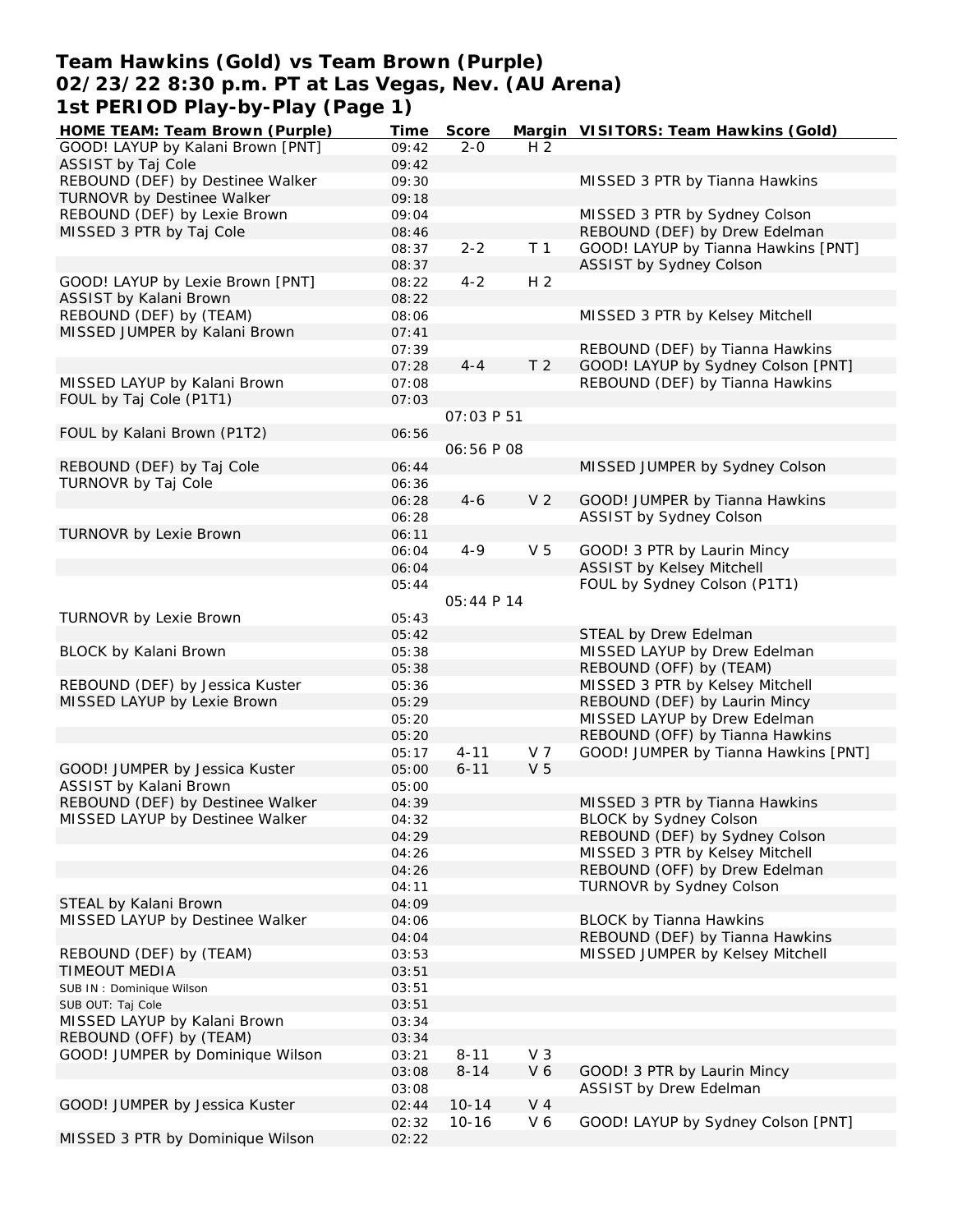# **Team Hawkins (Gold) vs Team Brown (Purple) 02/23/22 8:30 p.m. PT at Las Vegas, Nev. (AU Arena) 1st PERIOD Play-by-Play (Page 2)**

| HOME TEAM: Team Brown (Purple)   | Time  | Score     |                | Margin VISITORS: Team Hawkins (Gold) |
|----------------------------------|-------|-----------|----------------|--------------------------------------|
|                                  | 02:22 |           |                | REBOUND (DEF) by Tianna Hawkins      |
| REBOUND (DEF) by Kalani Brown    | 02:08 |           |                | MISSED JUMPER by Drew Edelman        |
| MISSED 3 PTR by Dominique Wilson | 01:55 |           |                | REBOUND (DEF) by Tianna Hawkins      |
|                                  | 01:41 | $10 - 18$ | V8             | GOOD! LAYUP by Tianna Hawkins [PNT]  |
|                                  | 01:41 |           |                | ASSIST by Sydney Colson              |
| GOOD! 3 PTR by Lexie Brown       | 01:21 | $13 - 18$ | V <sub>5</sub> |                                      |
| <b>ASSIST by Destinee Walker</b> | 01:21 |           |                |                                      |
|                                  | 00:49 |           |                | <b>TURNOVR by Sydney Colson</b>      |
| STEAL by Jessica Kuster          | 00:48 |           |                |                                      |
| TURNOVR by Destinee Walker       | 00:40 |           |                |                                      |
| SUB IN: Taj Cole                 | 00:40 |           |                | SUB IN: Rebecca Harris               |
| SUB IN: Akela Maize              | 00:40 |           |                | SUB IN: Air Hearn                    |
| SUB OUT: Kalani Brown            | 00:40 |           |                | SUB OUT: Sydney Colson               |
| SUB OUT: Destinee Walker         | 00:40 |           |                |                                      |
| REBOUND (DEF) by (TEAM)          | 00:22 |           |                | MISSED 3 PTR by Kelsey Mitchell      |
| MISSED 3 PTR by Taj Cole         | 00:05 |           |                | REBOUND (DEF) by Tianna Hawkins      |
|                                  |       |           |                |                                      |

Team Hawkins (Gold) 18, Team Brown (Purple) 13

|                                              | Off | -2nd | Fast   |           |                        |
|----------------------------------------------|-----|------|--------|-----------|------------------------|
| 1st period-only Paint T/O Chance Break Bench |     |      |        |           |                        |
| Team Hawkins (Gold) 10 5 2 0                 |     |      |        | $\bigcup$ | Score tied - 2 times.  |
| Team Brown (Purple) 4 0 2                    |     |      | $\Box$ |           | Lead changed - 1 time. |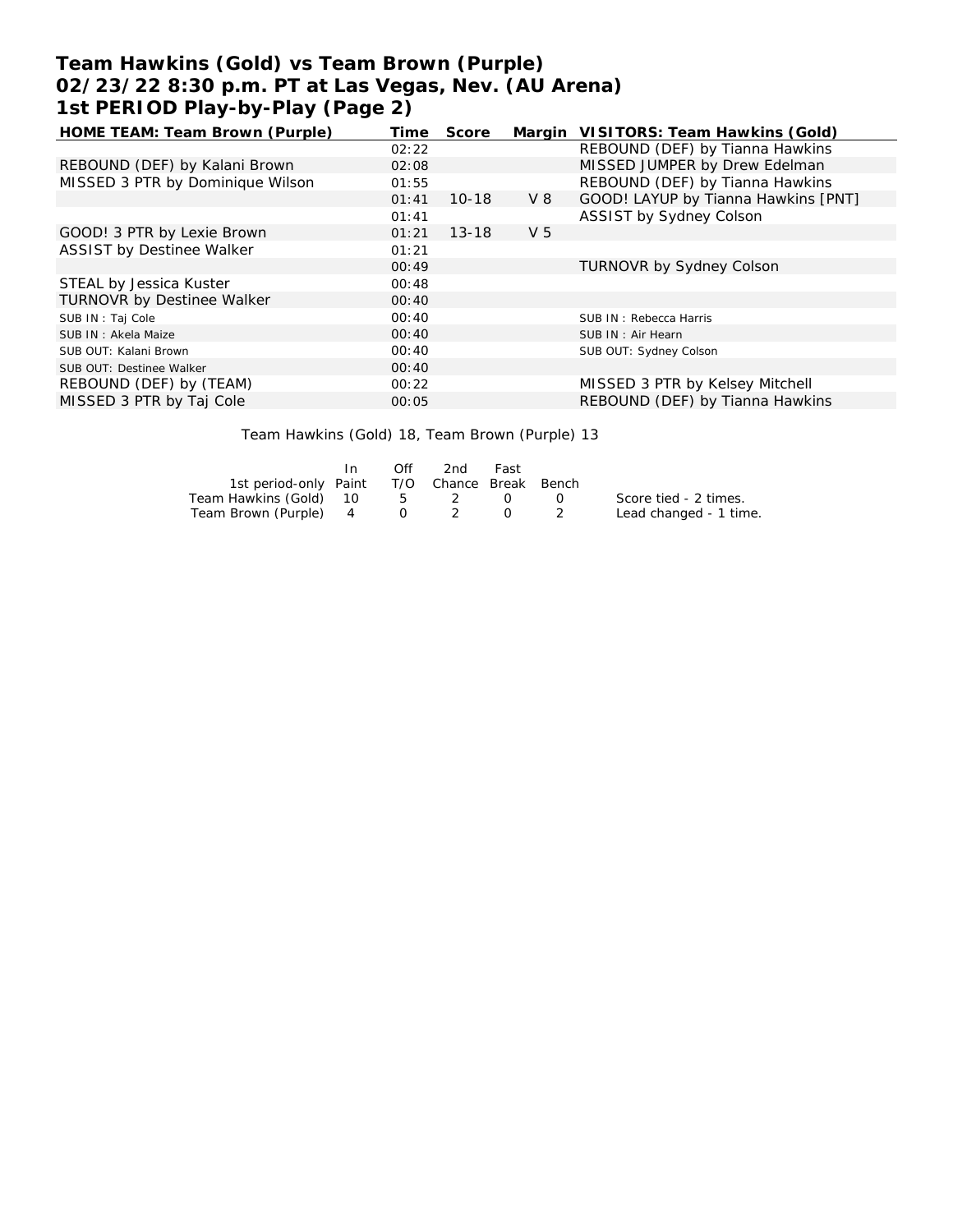## **Team Hawkins (Gold) vs Team Brown (Purple) 02/23/22 8:30 p.m. PT at Las Vegas, Nev. (AU Arena) 2nd PERIOD Play-by-Play (Page 1)**

| HOME TEAM: Team Brown (Purple)   | Time  | Score      |                | Margin VISITORS: Team Hawkins (Gold) |
|----------------------------------|-------|------------|----------------|--------------------------------------|
| SUB IN: Toccara Ross             | 10:00 |            |                | SUB IN: Danni McCray                 |
| SUB IN: Akela Maize              | 10:00 |            |                | SUB IN: Air Hearn                    |
| SUB IN: Dominique Wilson         | 10:00 |            |                | SUB OUT: Drew Edelman                |
| SUB OUT: Kalani Brown            | 10:00 |            |                | SUB OUT: Sydney Colson               |
| SUB OUT: Destinee Walker         | 10:00 |            |                |                                      |
| SUB OUT: Jessica Kuster          | 10:00 |            |                |                                      |
|                                  | 09:40 | $13 - 21$  | $V_8$          | GOOD! 3 PTR by Air Hearn             |
|                                  | 09:40 |            |                |                                      |
|                                  |       |            |                | ASSIST by Laurin Mincy               |
| GOOD! JUMPER by Taj Cole         | 09:22 | $15 - 21$  | V6             |                                      |
|                                  | 08:57 |            |                | TURNOVR by Laurin Mincy              |
| STEAL by Lexie Brown             | 08:56 |            |                |                                      |
| MISSED LAYUP by Taj Cole         | 08:49 |            |                | REBOUND (DEF) by Danni McCray        |
| SUB IN: Kalani Brown             | 08:38 |            |                | SUB IN: Rebecca Harris               |
| SUB OUT: Akela Maize             | 08:38 |            |                | SUB IN: Drew Edelman                 |
|                                  | 08:38 |            |                | SUB OUT: Tianna Hawkins              |
|                                  | 08:38 |            |                | SUB OUT: Laurin Mincy                |
|                                  | 08:31 |            |                | MISSED LAYUP by Danni McCray         |
|                                  | 08:31 |            |                | REBOUND (OFF) by Drew Edelman        |
|                                  | 08:28 | $15 - 23$  | V8             | GOOD! LAYUP by Drew Edelman [PNT]    |
|                                  | 08:09 |            |                |                                      |
| GOOD! LAYUP by Lexie Brown [PNT] |       | $17 - 23$  | V6             |                                      |
|                                  | 08:00 | $17 - 26$  | V 9            | GOOD! 3 PTR by Kelsey Mitchell       |
| MISSED JUMPER by Taj Cole        | 07:47 |            |                | REBOUND (DEF) by Air Hearn           |
| FOUL by Toccara Ross (P1T3)      | 07:35 | $17 - 27$  | V 10           | GOOD! FT SHOT by Air Hearn           |
|                                  | 07:35 | $17 - 28$  | V 11           | GOOD! FT SHOT by Air Hearn           |
| SUB IN: Jessica Kuster           | 07:35 |            |                |                                      |
| SUB IN : Destinee Walker         | 07:35 |            |                |                                      |
| SUB OUT: Toccara Ross            | 07:35 |            |                |                                      |
| SUB OUT: Dominique Wilson        | 07:35 |            |                |                                      |
|                                  |       | O7:35 S 75 |                |                                      |
| GOOD! 3 PTR by Lexie Brown       | 07:23 | $20 - 28$  | $V_8$          |                                      |
| ASSIST by Taj Cole               | 07:23 |            |                |                                      |
|                                  | 07:04 | $20 - 30$  | V 10           | GOOD! JUMPER by Kelsey Mitchell      |
|                                  |       |            |                |                                      |
|                                  | 07:04 |            |                | ASSIST by Air Hearn                  |
| FOUL by Jessica Kuster (P1T4)    | 06:48 |            |                |                                      |
| TURNOVR by Jessica Kuster        | 06:48 |            |                |                                      |
|                                  |       | 06:48 O 06 |                |                                      |
|                                  | 06:36 | $20 - 32$  | V 12           | GOOD! LAYUP by Kelsey Mitchell [PNT] |
| TIMEOUT 30sec                    | 06:29 |            |                |                                      |
| TIMEOUT MEDIA                    | 06:29 |            |                |                                      |
| MISSED JUMPER by Destinee Walker | 06:12 |            |                | REBOUND (DEF) by Danni McCray        |
|                                  | 05:54 |            |                | TURNOVR by Rebecca Harris            |
| MISSED 3 PTR by Lexie Brown      | 05:33 |            |                | REBOUND (DEF) by Drew Edelman        |
|                                  | 05:16 | $20 - 35$  | V 15           | GOOD! 3 PTR by Kelsey Mitchell       |
| MISSED JUMPER by Taj Cole        | 04:57 |            |                | REBOUND (DEF) by Danni McCray        |
|                                  |       |            |                |                                      |
| REBOUND (DEF) by Jessica Kuster  | 04:44 |            |                | MISSED JUMPER by Air Hearn           |
|                                  | 04:37 |            |                | FOUL by Rebecca Harris (P1T2)        |
|                                  | 04:37 |            |                | SUB IN : Marjorie Butler             |
|                                  | 04:37 |            |                | SUB OUT: Kelsey Mitchell             |
|                                  |       | 04:37 P 04 |                |                                      |
| GOOD! 3 PTR by Destinee Walker   | 04:36 | $23 - 35$  | V 12           |                                      |
| ASSIST by Taj Cole               | 04:36 |            |                |                                      |
| REBOUND (DEF) by Kalani Brown    | 04:16 |            |                | MISSED LAYUP by Danni McCray         |
| GOOD! LAYUP by Taj Cole [FB/PNT] | 04:08 | $25 - 35$  | V 10           |                                      |
| GOOD! FT SHOT by Taj Cole        | 04:08 | $26 - 35$  | V <sub>9</sub> | FOUL by Danni McCray (P1T3)          |
|                                  | 04:08 |            |                | SUB IN: Tina Roy                     |
|                                  | 04:08 |            |                | SUB IN: Tianna Hawkins               |
|                                  |       |            |                |                                      |
|                                  | 04:08 |            |                | SUB OUT: Danni McCray                |
|                                  | 04:08 |            |                | SUB OUT: Rebecca Harris              |
|                                  |       | 04:08 S 14 |                |                                      |
|                                  | 03:53 |            |                | MISSED 3 PTR by Tina Roy             |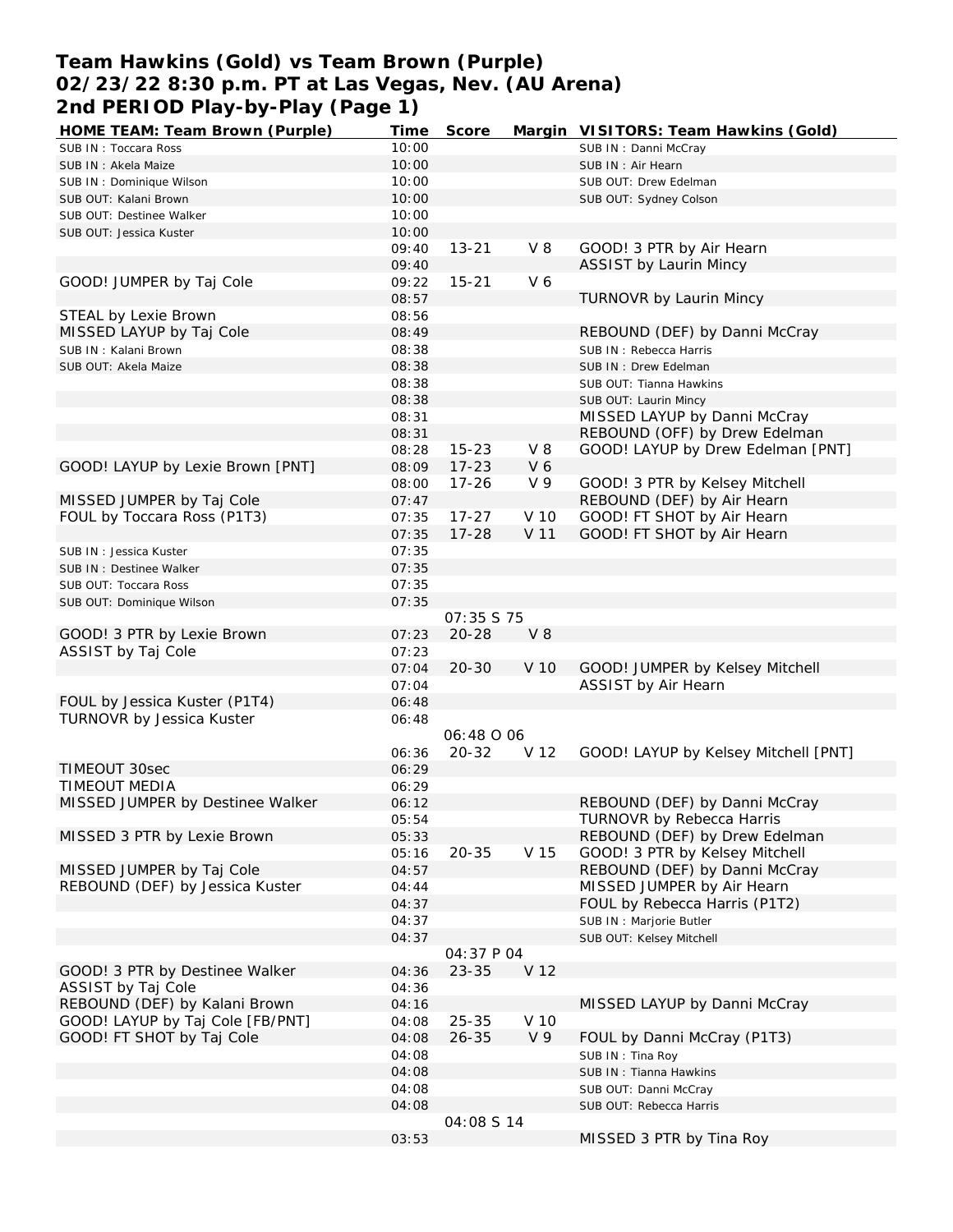## **Team Hawkins (Gold) vs Team Brown (Purple) 02/23/22 8:30 p.m. PT at Las Vegas, Nev. (AU Arena) 2nd PERIOD Play-by-Play (Page 2)**

| HOME TEAM: Team Brown (Purple)   | Time  | Score             | Margin         | VISITORS: Team Hawkins (Gold)    |
|----------------------------------|-------|-------------------|----------------|----------------------------------|
|                                  | 03:53 |                   |                | REBOUND (OFF) by Drew Edelman    |
| BLOCK by Kalani Brown            | 03:46 |                   |                | MISSED LAYUP by Drew Edelman     |
|                                  | 03:46 |                   |                | REBOUND (OFF) by (TEAM)          |
| REBOUND (DEF) by Jessica Kuster  | 03:43 |                   |                | MISSED JUMPER by Tina Roy        |
| MISSED JUMPER by Taj Cole        | 03:34 |                   |                | REBOUND (DEF) by Tianna Hawkins  |
|                                  | 03:23 |                   |                | TURNOVR by Tianna Hawkins        |
| STEAL by Jessica Kuster          | 03:21 |                   |                |                                  |
| MISSED JUMPER by Taj Cole        | 03:06 |                   |                | REBOUND (DEF) by Tianna Hawkins  |
|                                  | 02:50 |                   |                | MISSED JUMPER by Marjorie Butler |
|                                  | 02:50 |                   |                | REBOUND (OFF) by Marjorie Butler |
| REBOUND (DEF) by (TEAM)          | 02:46 |                   |                | MISSED JUMPER by Marjorie Butler |
|                                  | 02:45 |                   |                | FOUL by Drew Edelman (P1T4)      |
| SUB IN: Akela Maize              | 02:45 |                   |                | SUB IN: Sydney Colson            |
| SUB OUT: Kalani Brown            | 02:45 |                   |                | SUB OUT: Air Hearn               |
|                                  |       | 02:45 P 30        |                |                                  |
| MISSED JUMPER by Jessica Kuster  | 02:33 |                   |                |                                  |
| REBOUND (OFF) by Akela Maize     | 02:33 |                   |                |                                  |
| MISSED LAYUP by Taj Cole         | 02:21 |                   |                |                                  |
| REBOUND (OFF) by Akela Maize     | 02:21 |                   |                |                                  |
| GOOD! LAYUP by Akela Maize [PNT] | 02:18 | 28-35             | V <sub>7</sub> |                                  |
| FOUL by Akela Maize (P1T5)       | 01:58 |                   |                |                                  |
|                                  | 01:58 |                   |                | SUB IN: Danni McCray             |
|                                  | 01:58 |                   |                | SUB IN: Laurin Mincy             |
|                                  | 01:58 |                   |                | SUB OUT: Tina Roy                |
|                                  | 01:58 |                   |                | SUB OUT: Drew Edelman            |
|                                  |       | <i>01:58 P 08</i> |                |                                  |
|                                  | 01:55 | 28-38             | V 10           | GOOD! 3 PTR by Sydney Colson     |
| TURNOVR by Destinee Walker       | 01:31 |                   |                |                                  |
|                                  | 01:30 |                   |                | STEAL by Marjorie Butler         |
| REBOUND (DEF) by Lexie Brown     | 01:23 |                   |                | MISSED 3 PTR by Marjorie Butler  |
|                                  | 01:15 |                   |                | FOUL by Marjorie Butler (P1T5)   |
| SUB IN: Dominique Wilson         | 01:15 |                   |                | SUB IN: Kelsey Mitchell          |
| SUB OUT: Destinee Walker         | 01:15 |                   |                | SUB OUT: Marjorie Butler         |
|                                  |       | 01:15 P 04        |                |                                  |
| MISSED 3 PTR by Taj Cole         | 00:55 |                   |                |                                  |
| REBOUND (OFF) by (TEAM)          | 00:55 |                   |                |                                  |
| TURNOVR by (TEAM)                | 00:53 |                   |                |                                  |
|                                  | 00:34 |                   |                | MISSED 3 PTR by Laurin Mincy     |
|                                  | 00:34 |                   |                | REBOUND (OFF) by Danni McCray    |
| REBOUND (DEF) by Lexie Brown     | 00:18 |                   |                | MISSED JUMPER by Sydney Colson   |
| MISSED LAYUP by Lexie Brown      | 00:04 |                   |                | REBOUND (DEF) by Kelsey Mitchell |

Team Hawkins (Gold) 38, Team Brown (Purple) 28

|                                              | In In | Off | 2nd     | Fast |                         |
|----------------------------------------------|-------|-----|---------|------|-------------------------|
| 2nd period-only Paint T/O Chance Break Bench |       |     |         |      |                         |
| Team Hawkins (Gold) 4 2 2 0                  |       |     |         |      | Score tied - 0 times.   |
| Team Brown (Purple) 6                        |       |     | 0 2 2 2 |      | Lead changed - 0 times. |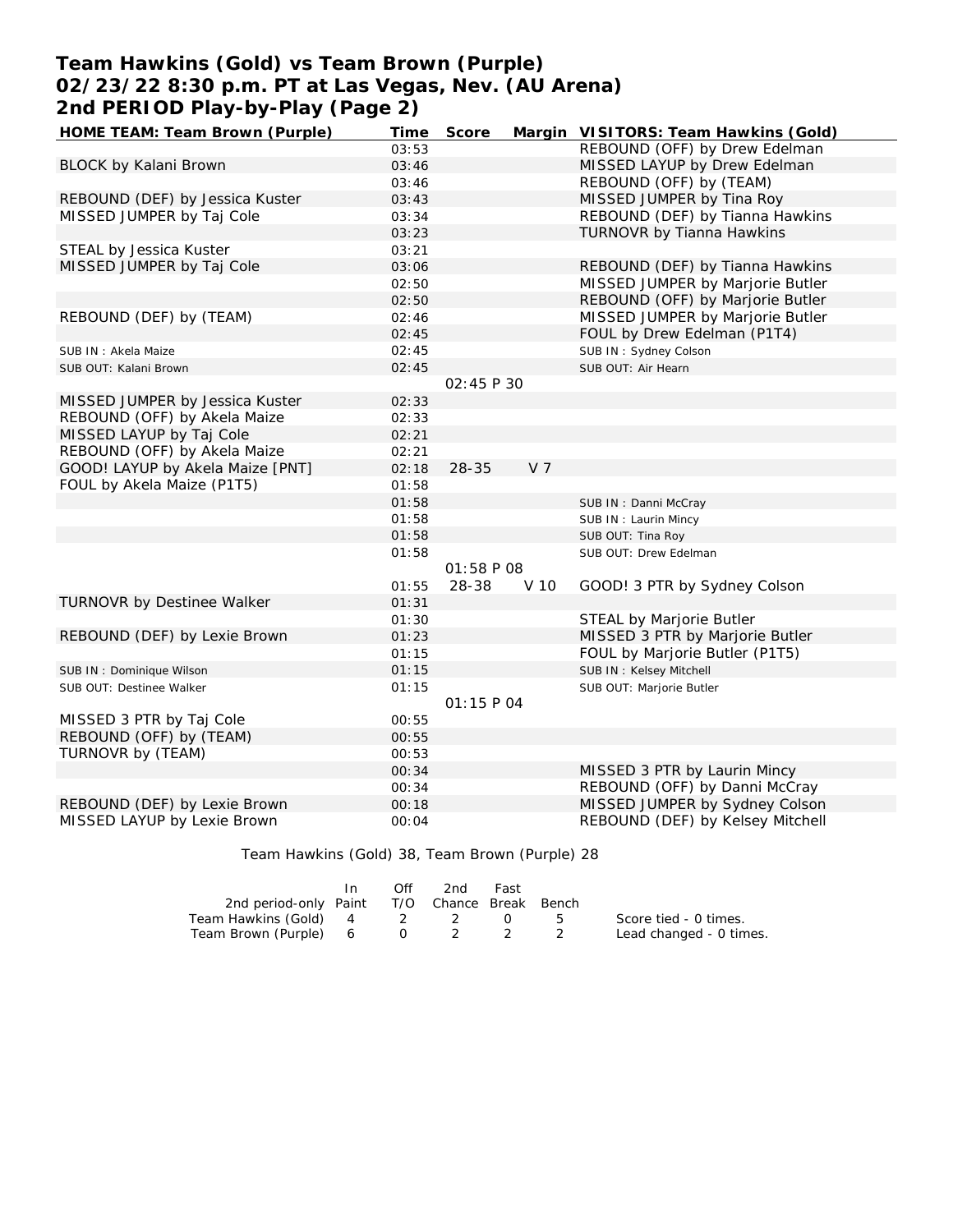## **Team Hawkins (Gold) vs Team Brown (Purple) 02/23/22 8:30 p.m. PT at Las Vegas, Nev. (AU Arena) 3rd PERIOD Play-by-Play (Page 1)**

| HOME TEAM: Team Brown (Purple)    | <b>Time</b> | Score             |                 | Margin VISITORS: Team Hawkins (Gold) |
|-----------------------------------|-------------|-------------------|-----------------|--------------------------------------|
|                                   | 09:49       | $28 - 40$         | V <sub>12</sub> | GOOD! LAYUP by Sydney Colson [PNT]   |
|                                   | 09:38       |                   |                 | FOUL by Tianna Hawkins (P1T1)        |
|                                   |             | 09:38 P 30        |                 |                                      |
| GOOD! LAYUP by Kalani Brown [PNT] | 09:28       | $30 - 40$         | V 10            |                                      |
|                                   | 09:12       | $30 - 42$         | V 12            | GOOD! LAYUP by Tianna Hawkins [PNT]  |
|                                   |             |                   |                 |                                      |
|                                   | 09:12       |                   |                 | ASSIST by Sydney Colson              |
| GOOD! LAYUP by Kalani Brown [PNT] | 08:46       | $32 - 42$         | V 10            |                                      |
| <b>ASSIST by Lexie Brown</b>      | 08:46       |                   |                 |                                      |
|                                   | 08:32       |                   |                 | MISSED LAYUP by Sydney Colson        |
|                                   | 08:32       |                   |                 | REBOUND (OFF) by Drew Edelman        |
| REBOUND (DEF) by Destinee Walker  | 08:29       |                   |                 | MISSED LAYUP by Drew Edelman         |
| GOOD! 3 PTR by Taj Cole           | 08:14       | $35 - 42$         | V <sub>7</sub>  |                                      |
| ASSIST by Kalani Brown            | 08:14       |                   |                 |                                      |
|                                   |             |                   |                 |                                      |
|                                   | 07:54       |                   |                 | MISSED LAYUP by Tianna Hawkins       |
|                                   | 07:54       |                   |                 | REBOUND (OFF) by Tianna Hawkins      |
|                                   | 07:49       | $35 - 44$         | V <sub>9</sub>  | GOOD! TIP-IN by Tianna Hawkins [PNT] |
| MISSED JUMPER by Lexie Brown      | 07:39       |                   |                 | REBOUND (DEF) by Drew Edelman        |
| FOUL by Destinee Walker (P1T1)    | 07:29       |                   |                 |                                      |
|                                   | 07:29       |                   |                 | SUB IN: Air Hearn                    |
|                                   | 07:29       |                   |                 | SUB OUT: Sydney Colson               |
|                                   |             | 07:29 P 08        |                 |                                      |
| REBOUND (DEF) by Jessica Kuster   | 07:24       |                   |                 | MISSED 3 PTR by Kelsey Mitchell      |
|                                   |             |                   |                 |                                      |
| GOOD! LAYUP by Taj Cole [PNT]     | 07:15       | $37 - 44$         | V 7             |                                      |
| BLOCK by Kalani Brown             | 06:53       |                   |                 | MISSED LAYUP by Drew Edelman         |
| REBOUND (DEF) by Jessica Kuster   | 06:51       |                   |                 |                                      |
| GOOD! LAYUP by Kalani Brown [PNT] | 06:44       | $39 - 44$         | V <sub>5</sub>  |                                      |
| ASSIST by Taj Cole                | 06:44       |                   |                 |                                      |
| GOOD! FT SHOT by Kalani Brown     | 06:44       | $40 - 44$         | V <sub>4</sub>  | FOUL by Drew Edelman (P2T2)          |
| SUB IN: Becca Wann-Taylor         | 06:44       |                   |                 |                                      |
| SUB OUT: Destinee Walker          | 06:44       |                   |                 |                                      |
|                                   |             |                   |                 |                                      |
|                                   |             | <i>06:44 S 24</i> |                 |                                      |
|                                   | 06:28       | $40 - 46$         | V6              | GOOD! LAYUP by Air Hearn [PNT]       |
| GOOD! LAYUP by Lexie Brown [PNT]  | 06:09       | $42 - 46$         | V <sub>4</sub>  |                                      |
| REBOUND (DEF) by Lexie Brown      | 06:02       |                   |                 | MISSED JUMPER by Kelsey Mitchell     |
| GOOD! FT SHOT by Taj Cole         | 05:41       | $43 - 46$         | V <sub>3</sub>  | FOUL by Laurin Mincy (P1T3)          |
| MISSED FT SHOT by Taj Cole        | 05:41       |                   |                 | REBOUND (DEF) by Drew Edelman        |
| SUB IN: Toccara Ross              | 05:41       |                   |                 |                                      |
| SUB OUT: Jessica Kuster           | 05:41       |                   |                 |                                      |
|                                   |             | 05:41 S 14        |                 |                                      |
|                                   |             |                   |                 |                                      |
|                                   | 05:30       | 43-48             | V <sub>5</sub>  | GOOD! JUMPER by Drew Edelman         |
|                                   | 05:30       |                   |                 | ASSIST by Air Hearn                  |
| GOOD! LAYUP by Kalani Brown [PNT] | 05:15       | 45-48             | V <sub>3</sub>  |                                      |
| ASSIST by Taj Cole                | 05:15       |                   |                 |                                      |
|                                   | 05:02       | $45 - 51$         | V6              | GOOD! 3 PTR by Air Hearn             |
| GOOD! LAYUP by Kalani Brown [PNT] | 04:38       | $47 - 51$         | $V_4$           |                                      |
| GOOD! FT SHOT by Kalani Brown     | 04:38       | 48-51             | $V_3$           | FOUL by Tianna Hawkins (P2T4)        |
|                                   |             |                   |                 |                                      |
| SUB IN: Dominique Wilson          | 04:38       |                   |                 |                                      |
| SUB OUT: Becca Wann-Taylor        | 04:38       |                   |                 |                                      |
|                                   |             | <i>04:38 S 24</i> |                 |                                      |
|                                   | 04:16       | 48-53             | V <sub>5</sub>  | GOOD! LAYUP by Tianna Hawkins [PNT]  |
|                                   | 04:16       |                   |                 | <b>ASSIST by Kelsey Mitchell</b>     |
| GOOD! JUMPER by Taj Cole          | 04:04       | 50-53             | V <sub>3</sub>  |                                      |
| REBOUND (DEF) by Kalani Brown     | 03:44       |                   |                 | MISSED 3 PTR by Tianna Hawkins       |
| TURNOVR by Dominique Wilson       |             |                   |                 |                                      |
|                                   | 03:37       |                   |                 |                                      |
|                                   | 03:20       |                   |                 | MISSED JUMPER by Tianna Hawkins      |
|                                   | 03:20       |                   |                 | REBOUND (OFF) by Drew Edelman        |
|                                   | 03:09       | 50-56             | V6              | GOOD! 3 PTR by Kelsey Mitchell       |
|                                   | 03:09       |                   |                 | ASSIST by Air Hearn                  |
| GOOD! JUMPER by Kalani Brown      | 02:50       | 52-56             | $V_4$           |                                      |
| ASSIST by Taj Cole                | 02:50       |                   |                 |                                      |
|                                   |             |                   |                 |                                      |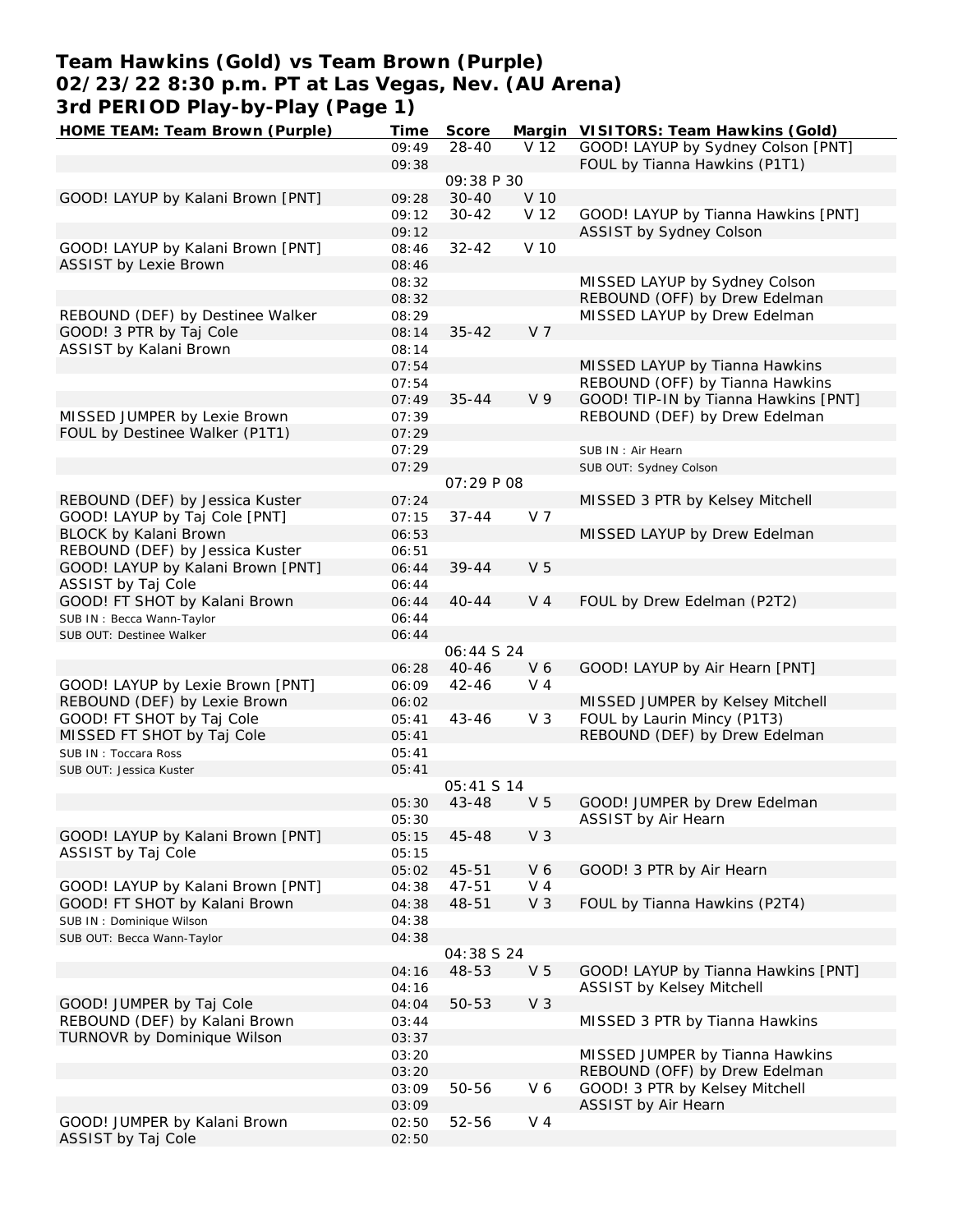# **Team Hawkins (Gold) vs Team Brown (Purple) 02/23/22 8:30 p.m. PT at Las Vegas, Nev. (AU Arena) 3rd PERIOD Play-by-Play (Page 2)**

| HOME TEAM: Team Brown (Purple)   | Time  | Score     | Margin         | VISITORS: Team Hawkins (Gold)           |
|----------------------------------|-------|-----------|----------------|-----------------------------------------|
|                                  | 02:26 | 52-58     | V 6            | GOOD! LAYUP by Tianna Hawkins [PNT]     |
|                                  | 02:26 |           |                | ASSIST by Air Hearn                     |
| MISSED LAYUP by Dominique Wilson | 02:09 |           |                | REBOUND (DEF) by Laurin Mincy           |
|                                  | 02:03 | $52 - 60$ | V 8            | GOOD! LAYUP by Kelsey Mitchell [FB/PNT] |
|                                  | 02:03 |           |                | ASSIST by Air Hearn                     |
| MISSED JUMPER by Lexie Brown     | 01:46 |           |                | REBOUND (DEF) by Drew Edelman           |
| REBOUND (DEF) by Kalani Brown    | 01:26 |           |                | MISSED 3 PTR by Air Hearn               |
| MISSED JUMPER by Taj Cole        | 01:07 |           |                | REBOUND (DEF) by Tianna Hawkins         |
|                                  | 00:58 |           |                | MISSED 3 PTR by Tianna Hawkins          |
|                                  | 00:58 |           |                | REBOUND (OFF) by Laurin Mincy           |
| REBOUND (DEF) by Kalani Brown    | 00:48 |           |                | MISSED 3 PTR by Laurin Mincy            |
| MISSED 3 PTR by Dominique Wilson | 00:23 |           |                | REBOUND (DEF) by Drew Edelman           |
|                                  | 00:17 |           |                | <b>TURNOVR by Tianna Hawkins</b>        |
| SUB IN : Destinee Walker         | 00:17 |           |                | SUB IN: Sydney Colson                   |
| SUB OUT: Dominique Wilson        | 00:17 |           |                | SUB OUT: Air Hearn                      |
| GOOD! 3 PTR by Lexie Brown       | 00:07 | $55 - 60$ | V <sub>5</sub> |                                         |
| ASSIST by Taj Cole               | 00:07 |           |                |                                         |
|                                  | 00:02 | $55 - 62$ | V <sub>7</sub> | GOOD! LAYUP by Kelsey Mitchell [PNT]    |

Team Hawkins (Gold) 62, Team Brown (Purple) 55

|                                              | In | Off | 2nd | Fast |                                               |                         |
|----------------------------------------------|----|-----|-----|------|-----------------------------------------------|-------------------------|
| 3rd period-only Paint T/O Chance Break Bench |    |     |     |      |                                               |                         |
| Team Hawkins (Gold) 16 3 5 2 5               |    |     |     |      |                                               | Score tied - 0 times.   |
| Team Brown (Purple) 14 3 0                   |    |     |     |      | $\left( \begin{array}{c} \end{array} \right)$ | Lead changed - 0 times. |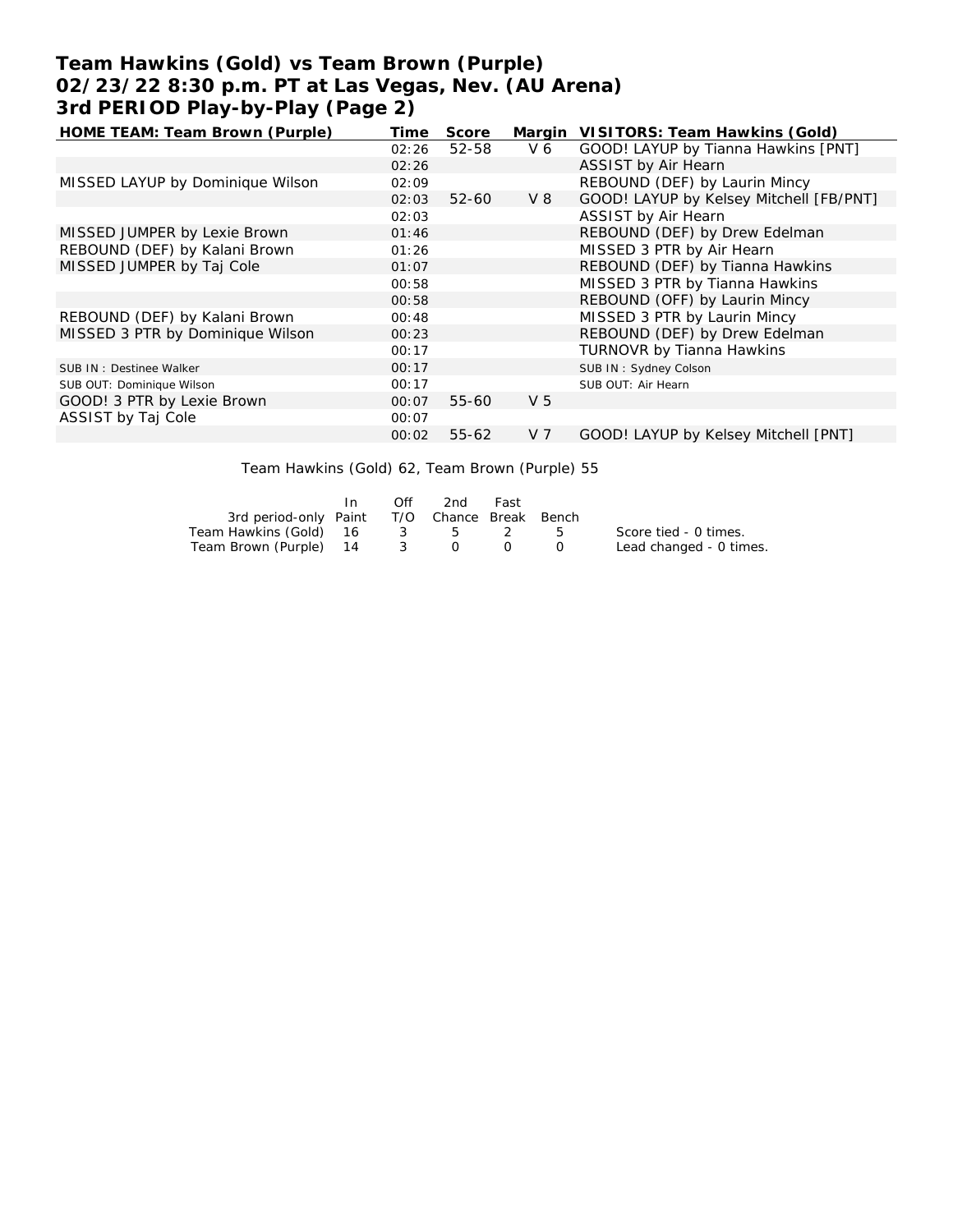### **Team Hawkins (Gold) vs Team Brown (Purple) 02/23/22 8:30 p.m. PT at Las Vegas, Nev. (AU Arena) 4th PERIOD Play-by-Play (Page 1)**

| HOME TEAM: Team Brown (Purple)    | Time  | Score      |                 | Margin VISITORS: Team Hawkins (Gold)   |
|-----------------------------------|-------|------------|-----------------|----------------------------------------|
| SUB IN: Dominique Wilson          | 10:00 |            |                 |                                        |
| SUB IN: Akela Maize               | 10:00 |            |                 |                                        |
| SUB OUT: Kalani Brown             | 10:00 |            |                 |                                        |
| SUB OUT: Lexie Brown              | 10:00 |            |                 |                                        |
| FOUL by Akela Maize (P2T2)        | 09:51 |            |                 |                                        |
| TURNOVR by Akela Maize            | 09:51 |            |                 |                                        |
|                                   | 09:51 |            |                 | SUB IN: Danni McCray                   |
|                                   | 09:51 |            |                 | SUB OUT: Drew Edelman                  |
|                                   |       | 09:51 0 08 |                 |                                        |
|                                   | 09:36 | 55-65      | V 10            | GOOD! 3 PTR by Laurin Mincy            |
|                                   | 09:36 |            |                 | ASSIST by Air Hearn                    |
| MISSED JUMPER by Destinee Walker  | 09:08 |            |                 | <b>BLOCK by Danni McCray</b>           |
| REBOUND (OFF) by (TEAM)           | 09:08 |            |                 |                                        |
| <b>TIMEOUT MEDIA</b>              | 09:08 |            |                 |                                        |
| TURNOVR by (TEAM)                 | 09:08 |            |                 |                                        |
|                                   |       | $55 - 67$  | V 12            |                                        |
|                                   | 09:04 |            |                 | GOOD! LAYUP by Sydney Colson [PNT]     |
| FOUL by Taj Cole (P2T3)           | 08:52 |            |                 |                                        |
| <b>TURNOVR by Taj Cole</b>        | 08:52 |            |                 |                                        |
|                                   |       | 08:52 0 73 |                 |                                        |
|                                   | 08:26 |            |                 | TURNOVR by Air Hearn                   |
| GOOD! 3 PTR by Jessica Kuster     | 08:11 | 58-67      | V <sub>9</sub>  |                                        |
| ASSIST by Taj Cole                | 08:11 |            |                 |                                        |
|                                   | 07:41 |            |                 | TURNOVR by Danni McCray                |
| STEAL by Dominique Wilson         | 07:40 |            |                 |                                        |
| MISSED 3 PTR by Destinee Walker   | 07:27 |            |                 | REBOUND (DEF) by Tianna Hawkins        |
|                                   | 07:14 |            |                 | TURNOVR by Tianna Hawkins              |
| TURNOVR by Jessica Kuster         | 07:03 |            |                 |                                        |
|                                   | 07:01 |            |                 | STEAL by Air Hearn                     |
| REBOUND (DEF) by Jessica Kuster   | 06:59 |            |                 | MISSED LAYUP by Air Hearn              |
| MISSED LAYUP by Akela Maize       | 06:47 |            |                 | REBOUND (DEF) by Danni McCray          |
|                                   | 06:38 | 58-69      | V 11            | GOOD! LAYUP by Tianna Hawkins [FB/PNT] |
|                                   | 06:38 |            |                 | ASSIST by Air Hearn                    |
| TIMEOUT 30sec                     | 06:28 |            |                 |                                        |
| TIMEOUT MEDIA                     | 06:28 |            |                 |                                        |
| SUB IN: Kalani Brown              | 06:28 |            |                 | SUB IN: Drew Edelman                   |
| SUB IN : Lexie Brown              | 06:28 |            |                 | SUB OUT: Danni McCray                  |
| SUB OUT: Dominique Wilson         | 06:28 |            |                 |                                        |
| SUB OUT: Akela Maize              | 06:28 |            |                 |                                        |
| MISSED JUMPER by Lexie Brown      | 06:16 |            |                 | REBOUND (DEF) by Tianna Hawkins        |
|                                   | 05:48 |            |                 | MISSED 3 PTR by Laurin Mincy           |
|                                   | 05:48 |            |                 | REBOUND (OFF) by Sydney Colson         |
| REBOUND (DEF) by Kalani Brown     | 05:38 |            |                 | MISSED LAYUP by Drew Edelman           |
| GOOD! LAYUP by Kalani Brown [PNT] |       | 60-69      | V <sub>9</sub>  |                                        |
|                                   | 05:28 |            |                 |                                        |
| <b>ASSIST by Lexie Brown</b>      | 05:28 |            |                 |                                        |
|                                   | 05:12 | 60-71      | V 11            | GOOD! LAYUP by Sydney Colson [PNT]     |
| TURNOVR by Taj Cole               | 04:51 |            |                 |                                        |
|                                   | 04:51 |            |                 | TIMEOUT MEDIA                          |
| REBOUND (DEF) by Kalani Brown     | 04:32 |            |                 | MISSED 3 PTR by Sydney Colson          |
| MISSED 3 PTR by Taj Cole          | 04:25 |            |                 |                                        |
| REBOUND (OFF) by Destinee Walker  | 04:25 |            |                 |                                        |
| MISSED LAYUP by Destinee Walker   | 04:20 |            |                 | REBOUND (DEF) by Drew Edelman          |
|                                   | 04:13 | 60-74      | V <sub>14</sub> | GOOD! 3 PTR by Kelsey Mitchell         |
|                                   | 04:13 |            |                 | ASSIST by Sydney Colson                |
| GOOD! LAYUP by Taj Cole [PNT]     | 03:46 | 62-74      | V 12            |                                        |
|                                   | 03:22 | 62-76      | V 14            | GOOD! JUMPER by Tianna Hawkins         |
| MISSED LAYUP by Kalani Brown      | 03:05 |            |                 | REBOUND (DEF) by Tianna Hawkins        |
| REBOUND (DEF) by Lexie Brown      | 02:57 |            |                 | MISSED LAYUP by Tianna Hawkins         |
| GOOD! FT SHOT by Kalani Brown     | 02:49 | 63-76      | V 13            | FOUL by Sydney Colson (P2T5)           |
| GOOD! FT SHOT by Kalani Brown     | 02:49 | 64-76      | V 12            |                                        |
| SUB IN: Toccara Ross              | 02:49 |            |                 |                                        |
| SUB OUT: Jessica Kuster           | 02:49 |            |                 |                                        |
|                                   |       | 02:49 S 24 |                 |                                        |
| FOUL by Taj Cole (P3T4)           | 02:40 |            |                 |                                        |
|                                   |       |            |                 |                                        |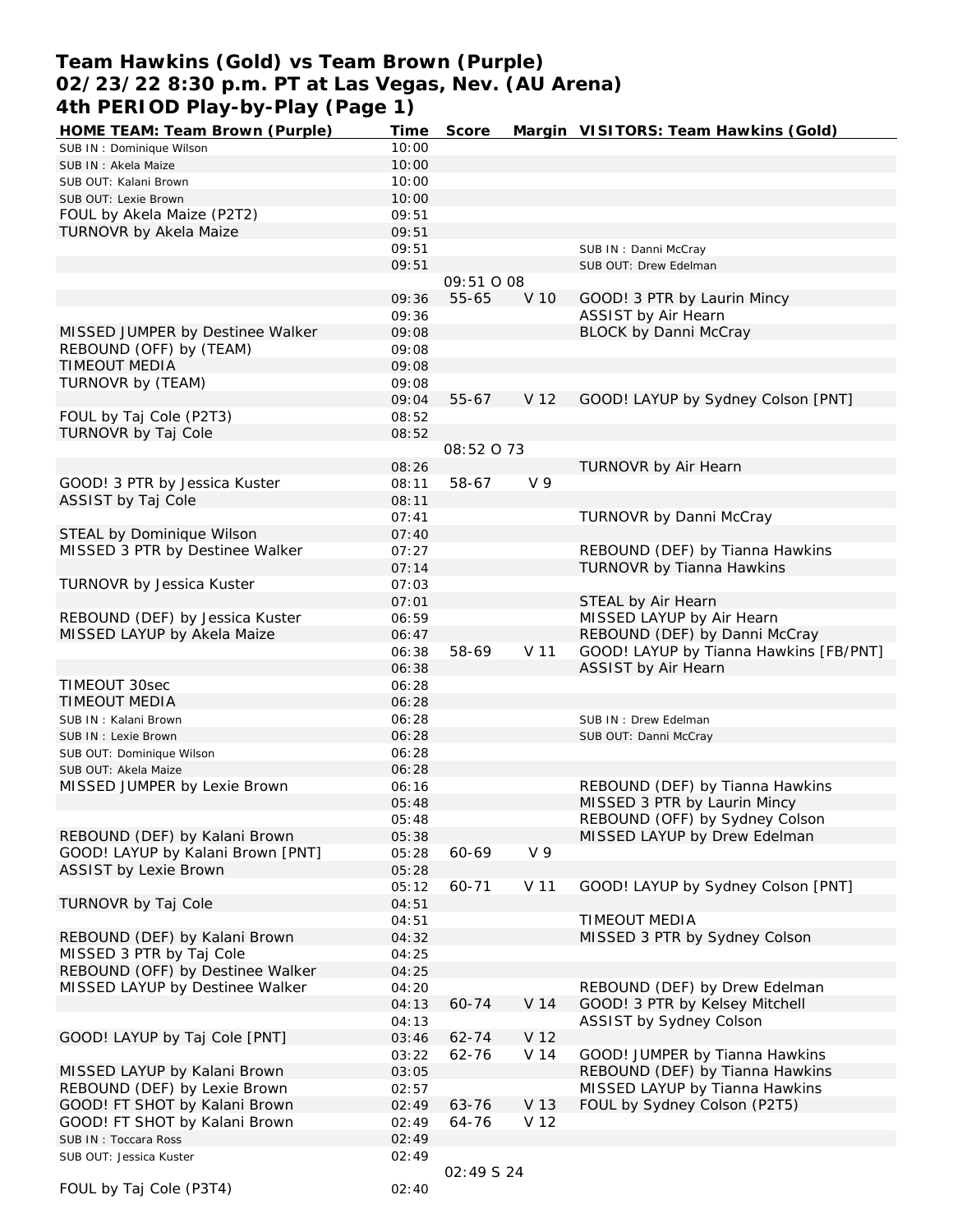## **Team Hawkins (Gold) vs Team Brown (Purple) 02/23/22 8:30 p.m. PT at Las Vegas, Nev. (AU Arena) 4th PERIOD Play-by-Play (Page 2)**

| HOME TEAM: Team Brown (Purple)    | Time  | Score       |      | Margin VISITORS: Team Hawkins (Gold) |
|-----------------------------------|-------|-------------|------|--------------------------------------|
| TIMEOUT 30sec                     | 02:40 |             |      |                                      |
|                                   | 02:40 | 64-77       | V 13 | GOOD! FT SHOT by Sydney Colson       |
|                                   | 02:40 | 64-78       | V 14 | GOOD! FT SHOT by Sydney Colson       |
|                                   |       | 02:40 \$ 51 |      |                                      |
| GOOD! JUMPER by Taj Cole          | 02:19 | 66-78       | V 12 |                                      |
|                                   | 01:57 | 66-80       | V 14 | GOOD! JUMPER by Drew Edelman         |
|                                   | 01:57 |             |      | <b>ASSIST by Laurin Mincy</b>        |
| MISSED 3 PTR by Destinee Walker   | 01:38 |             |      | REBOUND (DEF) by (TEAM)              |
| REBOUND (DEF) by Lexie Brown      | 01:20 |             |      | MISSED 3 PTR by Kelsey Mitchell      |
| MISSED LAYUP by Taj Cole          | 01:11 |             |      | REBOUND (DEF) by Drew Edelman        |
| REBOUND (DEF) by (TEAM)           | 01:02 |             |      | MISSED LAYUP by Kelsey Mitchell      |
| MISSED LAYUP by Taj Cole          | 00:46 |             |      | REBOUND (DEF) by Sydney Colson       |
| REBOUND (DEF) by Lexie Brown      | 00:36 |             |      | MISSED 3 PTR by Kelsey Mitchell      |
| GOOD! LAYUP by Kalani Brown [PNT] | 00:18 | 68-80       | V 12 |                                      |
|                                   | 00:05 |             |      | TURNOVR by Sydney Colson             |
| STEAL by Toccara Ross             | 00:04 |             |      |                                      |
| GOOD! LAYUP by Lexie Brown [PNT]  | 00:02 | 70-80       | V 10 |                                      |

Team Hawkins (Gold) 80, Team Brown (Purple) 70

|                                              | In. | Off | 2nd     | Fast |                                               |                         |
|----------------------------------------------|-----|-----|---------|------|-----------------------------------------------|-------------------------|
| 4th period-only Paint T/O Chance Break Bench |     |     |         |      |                                               |                         |
| Team Hawkins (Gold) 6                        |     |     | 5 0 2 0 |      |                                               | Score tied - 0 times.   |
| Team Brown (Purple) 8 5 0 0                  |     |     |         |      | $\left( \begin{array}{c} \end{array} \right)$ | Lead changed - 0 times. |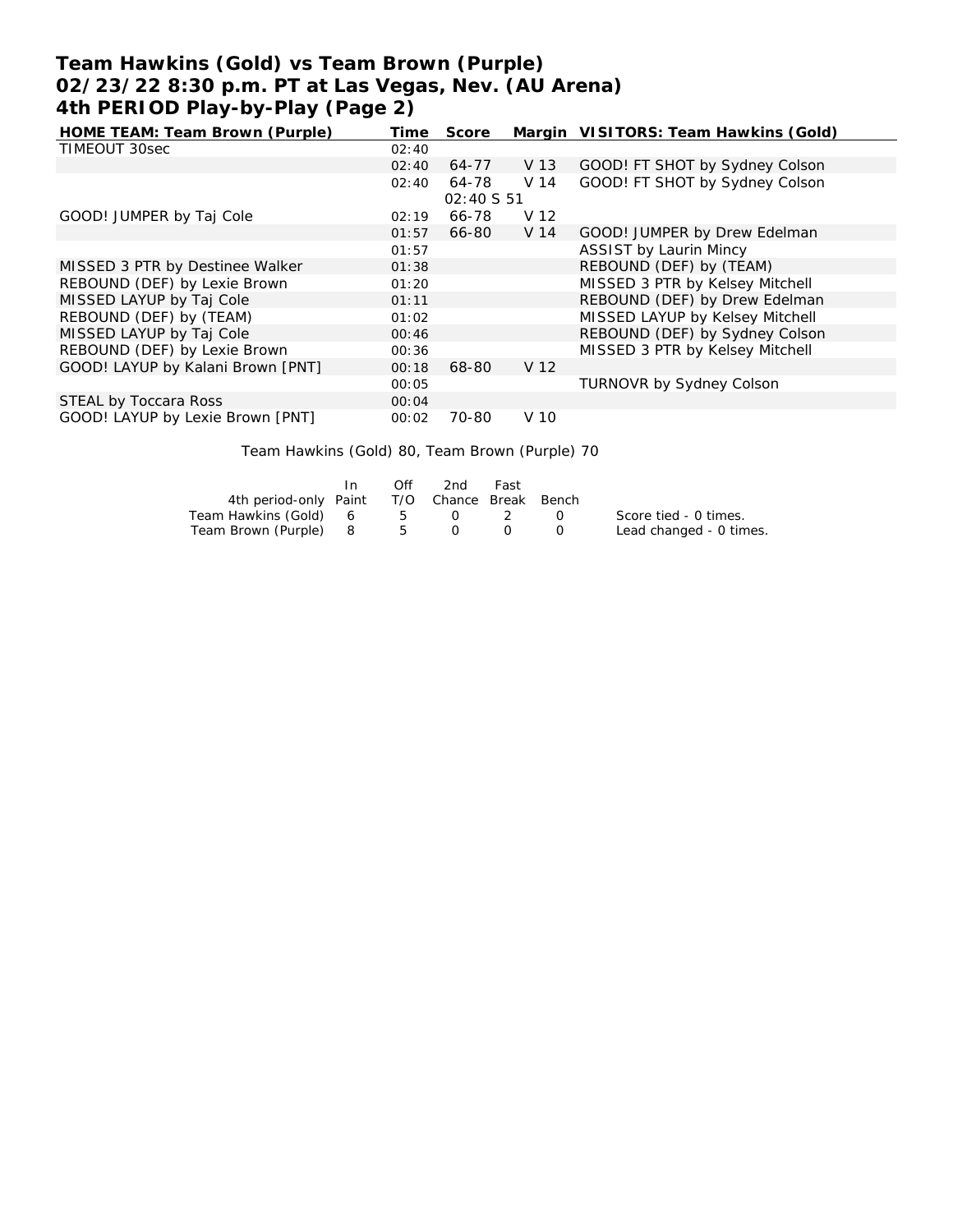#### **Official Basketball Box Score -- 1st Period-Only Team Hawkins (Gold) vs Team Brown (Purple) 02/23/22 8:30 p.m. PT at Las Vegas, Nev. (AU Arena)**

**Team Hawkins (Gold) 18**

|    |                        |         | 3-Ptr<br>Rebounds<br>Total |         |         |                  |          |                |          |                 |         |     |          |     |                          |
|----|------------------------|---------|----------------------------|---------|---------|------------------|----------|----------------|----------|-----------------|---------|-----|----------|-----|--------------------------|
| ## | Player                 |         | <b>FG-FGA</b>              | FG-FGA  | FT-FTA  | Off Def Tot      |          |                | PF       | TPI             | A       | TO. | Blk      | Stl | Min                      |
| 06 | <b>Kelsey Mitchell</b> | $\star$ | $0 - 5$                    | $O - 4$ | $0 - 0$ | $\left( \right)$ |          | O              | ∩        |                 |         |     |          |     | 10                       |
| 08 | Drew Edelman           | $\star$ | $0 - 3$                    | $O-O$   | $0 - 0$ |                  |          | 2              | $\Omega$ | $\overline{O}$  |         |     | $\Omega$ |     | 10                       |
| 21 | Tianna Hawkins         | $\star$ | $4 - 6$                    | $0 - 2$ | $0 - 0$ |                  | 6        |                | $\Omega$ | 8               | $\circ$ |     |          |     | 10                       |
| 23 | Laurin Mincy           | $\star$ | $2 - 2$                    | $2 - 2$ | $0-0$   | $\Omega$         |          |                | $\Omega$ | $6 \mid$        | O       |     | $\left($ | 0   | 10                       |
| 51 | Sydney Colson          | $\star$ | $2 - 4$                    | $O - 1$ | $0 - 0$ | O                |          |                |          | $\overline{4}$  | 3       | っ   |          | 0   | 9                        |
| 75 | Air Hearn              |         | $0 - 0$                    | $0 - 0$ | $0 - 0$ | O                | $\Omega$ |                | $\Omega$ | $\Omega_1$      |         |     | $\Omega$ |     | $0+$                     |
|    | Team                   |         |                            |         |         |                  | $\Omega$ | ◀              |          |                 |         |     |          |     |                          |
|    | <b>Totals</b>          |         | $8 - 20$                   | $2 - 9$ | $0-0$   | 3                | 9        | $\overline{2}$ |          | 18 <sub>l</sub> | 5       | 2   | 2        |     | $\overline{\phantom{0}}$ |
|    | $FG \%$ :<br>8-20      | 40.0%   |                            |         |         |                  |          |                |          |                 |         |     |          |     | Deadball                 |

Rebounds  $\Omega$ 

 $\Omega$ 

3FG %: 2-9 22.2%

FT %: 0-0 0.0%

**Team Brown (Purple) 13**

|        |                                                         |         | Total    | 3-Ptr                | Rebounds |         |                |                |          |    |   |               |                |     |                      |
|--------|---------------------------------------------------------|---------|----------|----------------------|----------|---------|----------------|----------------|----------|----|---|---------------|----------------|-----|----------------------|
| $\#\#$ | Player                                                  |         |          | FG-FGA FG-FGA FT-FTA |          | Off Def |                | Totl           | PF       | ТP | Α | TO            | <b>Blk</b>     | Stl | Min                  |
| 04     | Lexie Brown                                             | $\star$ | $2 - 3$  | 1-1                  | $0 - 0$  | Ο       |                |                | Ω        | 5  | O | $\mathcal{P}$ | O              |     | 10                   |
| 14     | Taj Cole                                                | $\star$ | $0 - 2$  | $0 - 2$              | $0 - 0$  | 0       |                |                |          |    |   |               | $\Omega$       | 0   | 6                    |
| 24     | Kalani Brown                                            | $\star$ | $1 - 4$  | $0 - 0$              | $0 - 0$  | 0       |                |                |          | ⌒  | 2 | Ω             |                |     | 9                    |
| 30     | Jessica Kuster                                          | $\star$ | $2 - 2$  | $0 - 0$              | $0 - 0$  | 0       |                | 1              | Ο        | 4  | 0 | O             | $\Omega$       |     | 10                   |
| 92     | Destinee Walker                                         | $\star$ | $0 - 2$  | $O-O$                | $O-O$    | 0       | $\overline{2}$ | $\overline{2}$ | 0        |    | 1 | 2             | $\overline{0}$ |     | 9                    |
| 32     | Akela Maize                                             |         | $0 - 0$  | $0 - 0$              | $0 - 0$  | 0       | $\Omega$       | O              | $\Omega$ | O  | 0 | $\Omega$      | $\Omega$       | 0   | $0+$                 |
| 38     | Dominique Wilson                                        |         | $1 - 3$  | $0 - 2$              | $0 - 0$  | 0       | O              | 0              | $\Omega$ | っ  | Ω | ∩             | $\Omega$       | O   | 3                    |
|        | Team                                                    |         |          |                      |          |         | 3              | 4              |          |    |   |               |                |     |                      |
|        | <b>Totals</b>                                           |         | $6 - 16$ | $1 - 5$              | $0-0$    | 1       | 9              | 10             | ⌒        | 13 | 4 | 5             |                | っ   |                      |
|        | FG $%$ :<br>37.5%<br>$6 - 16$<br>3FG %:<br>20.0%<br>1-5 |         |          |                      |          |         |                |                |          |    |   |               |                |     | Deadball<br>Rebounds |

3FG %: 1-5 20.0%

FT %: 0-0 0.0%

Officials: Janetta Graham, DeSelle Dean, Ivy Lin Technical fouls: Team Hawkins (Gold)-None. Team Brown (Purple)-None. Attendance:

| Score by periods    | 1st      | 2nd | 3rd | 4th | Total |            |       |     | 2nd    | Fast  |       |
|---------------------|----------|-----|-----|-----|-------|------------|-------|-----|--------|-------|-------|
| Team Hawkins (Gold) |          |     |     |     |       | Points     | Paint | T/C | Chance | Break | Bench |
| Team Brown (Purple) | $\Omega$ |     |     |     |       | 102<br>105 |       |     |        |       |       |

Last FG - 102 1st-01:41, 105 1st-01:21.

Largest lead - 102 by 8 1st-01:41, 105 by 2 1st-09:42. 102 led for 36:28. 105 led for -7:-43. Game was tied for 01:15. Score tied - 2 times. Lead changed - 1 time.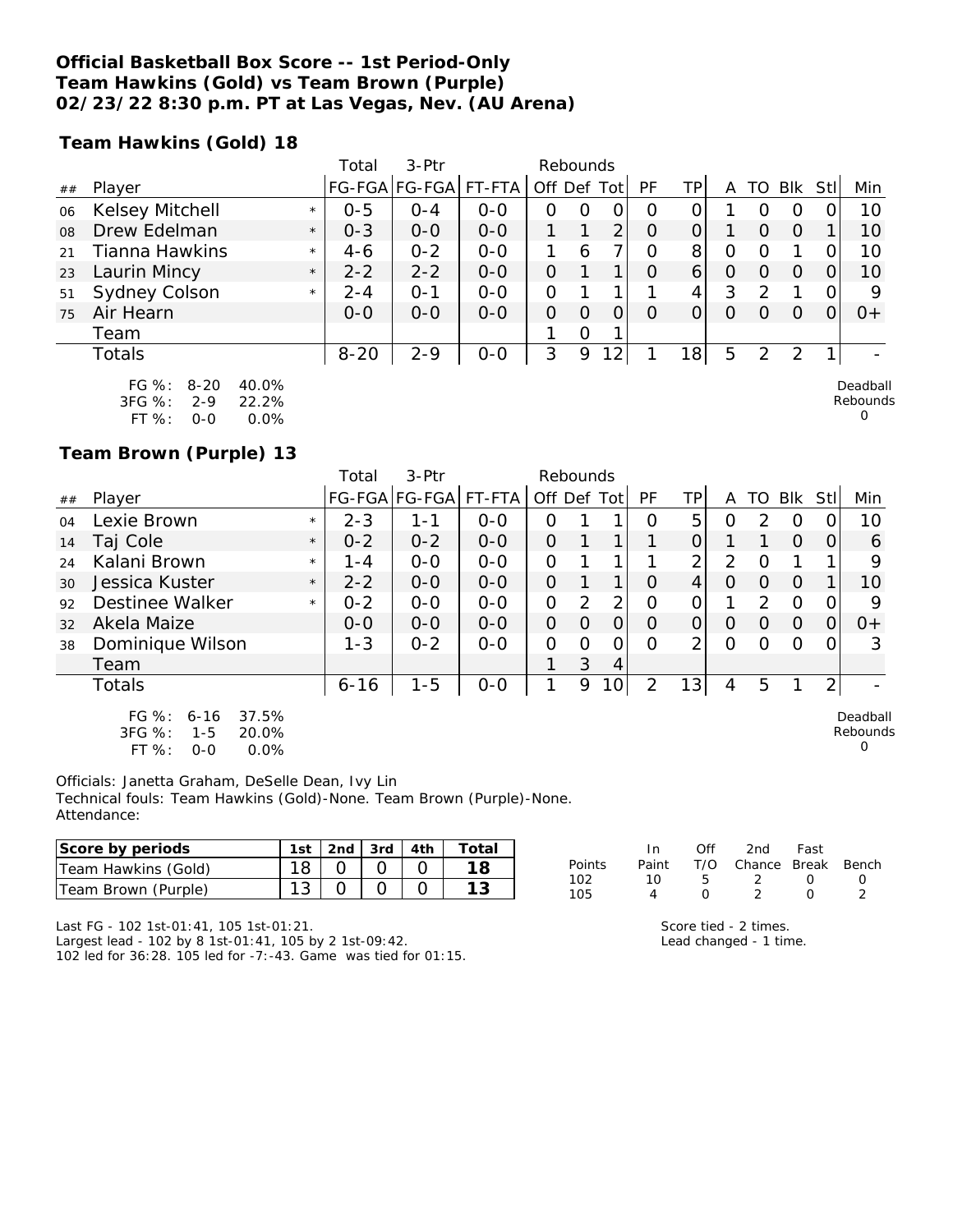### **Official Basketball Box Score -- 2nd Period-Only Team Hawkins (Gold) vs Team Brown (Purple) 02/23/22 8:30 p.m. PT at Las Vegas, Nev. (AU Arena)**

**Team Hawkins (Gold) 20**

|    |                                                            |                         | Total    | 3-Ptr<br>Rebounds |         |                |                |                |           |                 |                |                |               |          |                                  |
|----|------------------------------------------------------------|-------------------------|----------|-------------------|---------|----------------|----------------|----------------|-----------|-----------------|----------------|----------------|---------------|----------|----------------------------------|
| ## | Player                                                     |                         |          | FG-FGA FG-FGA     | FT-FTA  | Off Def Tot    |                |                | <b>PF</b> | ΤP              | A              |                | TO BIK        | Stl      | Min                              |
| 06 | <b>Kelsey Mitchell</b>                                     | $\star$                 | $4 - 4$  | $2 - 2$           | $0-0$   | Ο              |                |                | 0         | 10              | 0              | 0              | O             |          | 6                                |
| 08 | Drew Edelman                                               | $\star$                 | $1 - 2$  | $O-O$             | $0-0$   | $\overline{2}$ | 1              | 3 <sup>1</sup> |           | $\overline{2}$  | $\Omega$       | $\Omega$       | $\Omega$      | $\Omega$ | 6                                |
| 21 | Tianna Hawkins                                             | $\star$                 | $O-O$    | $0-0$             | $O-O$   | 0              | $\overline{2}$ | $\overline{2}$ | 0         | 0               | 0              |                | $\Omega$      |          | 5                                |
| 23 | Laurin Mincy                                               | $\star$                 | $0 - 1$  | $O - 1$           | $0-0$   | $\overline{O}$ | $\overline{O}$ | $\overline{O}$ | $\Omega$  | $\mathbf 0$     |                |                | $\Omega$      | 0        | 3                                |
| 51 | Sydney Colson                                              | $\star$                 | $1 - 2$  | $1 - 1$           | $0-0$   | O              | $\Omega$       | 0              | 0         | 3               | $\Omega$       | $\Omega$       | $\Omega$      |          | 2                                |
| 15 | Rebecca Harris                                             |                         | $0 - 0$  | $0-0$             | $0-0$   | $\overline{O}$ | $\overline{O}$ | $\overline{O}$ |           | 0               | $\Omega$       |                | $\Omega$      | $\Omega$ | $\overline{4}$                   |
| 35 | Tina Roy                                                   |                         | $0 - 2$  | $0 - 1$           | $O-O$   | $\overline{O}$ | $\Omega$       | 0              | O         | 0               | $\mathbf{O}$   | $\Omega$       | $\mathcal{O}$ | O        | 2                                |
| 43 | Marjorie Butler                                            |                         | $0 - 3$  | $0 - 1$           | $O-O$   | 1              | $\Omega$       | $\mathbf{1}$   |           | 0               | $\overline{O}$ | $\Omega$       | $\Omega$      |          | 3                                |
| 73 | Danni McCray                                               |                         | $0 - 2$  | $0-0$             | $0-0$   | 1              | 3              | 4              |           | 0               | $\Omega$       | $\overline{0}$ | $\Omega$      | O        |                                  |
| 75 | Air Hearn                                                  |                         | $1 - 2$  | $1 - 1$           | $2 - 2$ | $\Omega$       | 1              | 1              | $\Omega$  | 5               | 1              | $\Omega$       | $\Omega$      | $\Omega$ | $\overline{7}$                   |
|    | Team                                                       |                         |          |                   |         |                | 0              |                |           |                 |                |                |               |          |                                  |
|    | Totals                                                     |                         | $7 - 18$ | $4 - 7$           | $2 - 2$ | 5              | 8              | 13             | 4         | 20 <sub>l</sub> | $\overline{2}$ | 3              | $\Omega$      |          |                                  |
|    | FG %:<br>$7 - 18$<br>3FG %:<br>$4 - 7$<br>FT %:<br>$2 - 2$ | 38.9%<br>57.1%<br>100.0 |          |                   |         |                |                |                |           |                 |                |                |               |          | Deadball<br>Rebounds<br>$\Omega$ |

### **Team Brown (Purple) 15**

|    |                                                                                           |         | Total    | 3-Ptr         | Rebounds |                |                |                |    |                |                |          |          |      |                           |
|----|-------------------------------------------------------------------------------------------|---------|----------|---------------|----------|----------------|----------------|----------------|----|----------------|----------------|----------|----------|------|---------------------------|
| ## | Player                                                                                    |         |          | FG-FGA FG-FGA | FT-FTA   | Off Def Tot    |                |                | PF | ΤP             | A              | TO       | Blk      | Stll | Min                       |
| 04 | Lexie Brown                                                                               | $\star$ | $2 - 4$  | $1 - 2$       | $0-0$    | 0              | 2              | ∍              | 0  | 5              | Ω              | $\Omega$ | $\Omega$ |      | 10                        |
| 14 | Taj Cole                                                                                  | $\star$ | $2 - 9$  | $O - 1$       | $1 - 1$  | O              | $\Omega$       | 0              | 0  | 5              | $\overline{2}$ | $\Omega$ | $\Omega$ |      | 10                        |
| 24 | Kalani Brown                                                                              | $\star$ | $0 - 0$  | $0 - 0$       | $O - O$  | O              |                | 1              | Ω  | 0              | 0              | $\Omega$ |          |      | 5                         |
| 30 | Jessica Kuster                                                                            | $\star$ | $0 - 1$  | $0 - 0$       | $0 - 0$  | $\overline{O}$ | $\overline{2}$ | $\overline{2}$ |    | 0              | O              |          | $\Omega$ |      |                           |
| 92 | Destinee Walker                                                                           | $\star$ | $1 - 2$  | 1-1           | $0-0$    | O              | $\Omega$       | Ω              | Ω  | 3              | 0              |          | $\Omega$ |      | 6                         |
| 32 | Akela Maize                                                                               |         | $1 - 1$  | $0 - 0$       | $0 - 0$  | 2              | $\overline{O}$ | $\overline{2}$ |    | $\overline{2}$ | $\Omega$       | $\Omega$ | $\Omega$ |      | 4                         |
| 38 | Dominique Wilson                                                                          |         | $0 - 0$  | $0 - 0$       | $0 - 0$  | O              | $\Omega$       | $\Omega$       | Ω  | 0              | 0              | $\Omega$ | $\Omega$ |      | 3                         |
| 40 | Toccara Ross                                                                              |         | $0 - 0$  | $0 - 0$       | $0 - 0$  | O              | $\Omega$       | Ο              |    | 0              | $\Omega$       | $\Omega$ | $\Omega$ |      | 2                         |
|    | Team                                                                                      |         |          |               |          | 1              | 1              | 2              |    |                |                |          |          |      |                           |
|    | <b>Totals</b>                                                                             |         | $6 - 17$ | $2 - 4$       | $1 - 1$  | 3              | 6              | 9              | 3  | 15             | $\overline{2}$ | 3        |          | 2    |                           |
|    | $FG \%$ :<br>35.3%<br>$6 - 17$<br>3FG %:<br>50.0%<br>$2 - 4$<br>FT %:<br>100.0<br>$1 - 1$ |         |          |               |          |                |                |                |    |                |                |          |          |      | Deadball<br>Rebounds<br>0 |

Officials: Janetta Graham, DeSelle Dean, Ivy Lin Technical fouls: Team Hawkins (Gold)-None. Team Brown (Purple)-None. Attendance:

| Score by periods    | 1st | $\vert$ 2nd $\vert$ 3rd $\vert$ 4th |  | Total |
|---------------------|-----|-------------------------------------|--|-------|
| Team Hawkins (Gold) |     |                                     |  |       |
| Team Brown (Purple) |     |                                     |  |       |

|  |    | Points     | Paint | T/O Chance Break Bench |  |
|--|----|------------|-------|------------------------|--|
|  | 15 | 102<br>105 |       |                        |  |
|  |    |            |       | Score tied - 0 times.  |  |

mes. Lead changed - 0 times.

In Off 2nd Fast<br>Paint T/O Chance Break

| Last FG - 102 2nd-01:55, 105 2nd-02:18.                        |
|----------------------------------------------------------------|
| Largest lead - 102 by 15 2nd-05:16, 105 by 2 1st-09:42.        |
| 102 led for 20:00, 105 led for 00:00. Game was tied for 00:00. |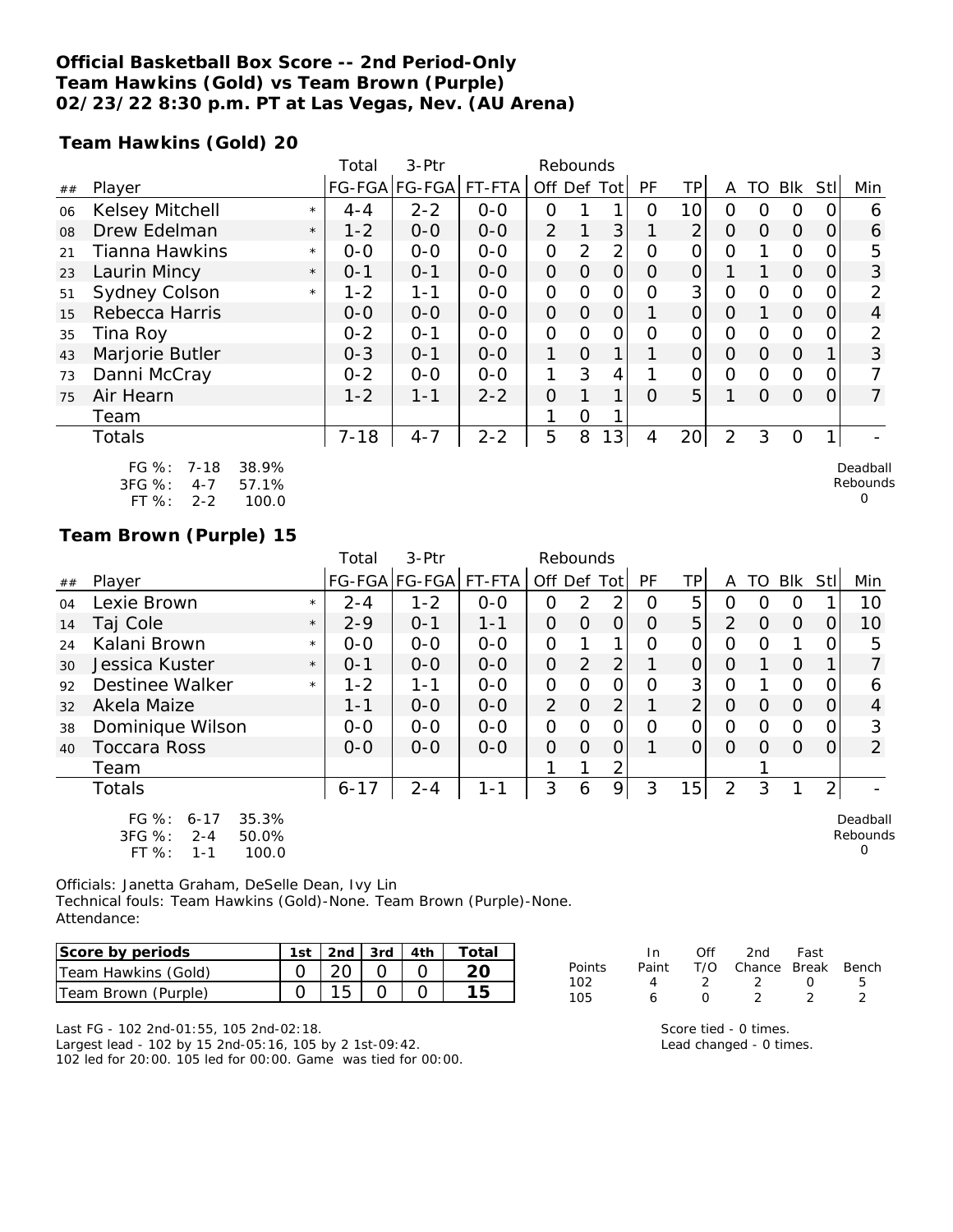#### **Official Basketball Box Score -- 3rd Period-Only Team Hawkins (Gold) vs Team Brown (Purple) 02/23/22 8:30 p.m. PT at Las Vegas, Nev. (AU Arena)**

**Team Hawkins (Gold) 24**

|    |                                                    |         | Total     | 3-Ptr         |         | Rebounds       |   |    |          |                |   |                  |            |          |                      |
|----|----------------------------------------------------|---------|-----------|---------------|---------|----------------|---|----|----------|----------------|---|------------------|------------|----------|----------------------|
| ## | Player                                             |         |           | FG-FGA FG-FGA | FT-FTA  | Off Def Tot    |   |    | PF       | TPI            | Α | TO               | <b>BIK</b> | Stll     | Min                  |
| 06 | Kelsey Mitchell                                    | $\star$ | $3 - 5$   | $1 - 2$       | $0 - 0$ | 0              | 0 | 0  | O        |                |   | $\left( \right)$ | O          |          | 10                   |
| 08 | Drew Edelman                                       | $\star$ | $1 - 3$   | $0 - 0$       | $0 - 0$ | $\mathcal{P}$  | 4 | 6  |          | $\overline{2}$ | O | O                | $\Omega$   |          | 10                   |
| 21 | Tianna Hawkins                                     | $\star$ | $4 - 8$   | $0 - 2$       | $0-0$   |                |   | 2  | 2        | 8              | 0 |                  | O          |          | 10                   |
| 23 | Laurin Mincy                                       | $\star$ | $O - 1$   | $0 - 1$       | $0 - 0$ |                |   | 2  |          | 0              | 0 | O                | $\Omega$   |          | 10                   |
| 51 | Sydney Colson                                      | $\star$ | $1 - 2$   | $0 - 0$       | $0 - 0$ | $\overline{O}$ | 0 | 0  | O        | 2              |   | $\Omega$         | O          | 0        | າ                    |
| 75 | Air Hearn                                          |         | $2 - 3$   | $1 - 2$       | $0 - 0$ | 0              | 0 | 0  | $\Omega$ | 5 <sup>1</sup> | 4 | O                | $\Omega$   | $\Omega$ |                      |
|    | Team                                               |         |           |               |         | 0              | 0 | 0  |          |                |   |                  |            |          |                      |
|    | Totals                                             |         | $11 - 22$ | $2 - 7$       | $0-0$   | 4              | 6 | 10 | 4        | 24             | 6 |                  | O          | O.       |                      |
|    | FG %: 11-22<br>50.0%<br>3FG %:<br>$2 - 7$<br>28.6% |         |           |               |         |                |   |    |          |                |   |                  |            |          | Deadball<br>Rebounds |

FT %: 0-0 0.0%

**Team Brown (Purple) 27**

|                |                                                      |         | Total     | $3-Ptr$              |         | Rebounds       |          |          |          |     |   |          |            |      |                      |
|----------------|------------------------------------------------------|---------|-----------|----------------------|---------|----------------|----------|----------|----------|-----|---|----------|------------|------|----------------------|
| ##             | Player                                               |         |           | FG-FGA FG-FGA FT-FTA |         | Off Def Tot    |          |          | PF       | TP. | A | TO       | <b>BIK</b> | Stll | Min                  |
| O <sub>4</sub> | Lexie Brown                                          | $\star$ | $2 - 4$   | 1-1                  | $0 - 0$ | Ο              |          |          | 0        | 5   |   | ი        | 0          |      | 10                   |
| 14             | Taj Cole                                             | $\star$ | $3 - 4$   | 1-1                  | $1 - 2$ | 0              | $\circ$  | 0        | $\Omega$ | 8   | 4 | Ω        | $\Omega$   | Ο    | 10                   |
| 24             | Kalani Brown                                         | $\star$ | $6 - 6$   | $0 - 0$              | $2 - 2$ | 0              | 3        | 3        | Ω        | 14  |   | 0        |            |      | 10                   |
| 30             | Jessica Kuster                                       | $\star$ | $0 - 0$   | $0 - 0$              | $0 - 0$ | $\overline{O}$ | 2        | 2        | Ο        | 0   | Ο | O        | $\Omega$   | 0    | 4                    |
| 92             | Destinee Walker                                      | $\star$ | $0 - 0$   | $O-O$                | $O-O$   | 0              |          | 1        |          |     | O | $\Omega$ | 0          |      | 3                    |
| 17             | Becca Wann-Taylor                                    |         | $0 - 0$   | $0 - 0$              | $0 - 0$ | $\Omega$       | $\Omega$ | $\Omega$ | O        | O   | O | $\Omega$ | $\Omega$   | 0    | $\overline{2}$       |
| 38             | Dominique Wilson                                     |         | $0 - 2$   | $O - 1$              | $0-0$   | 0              | O        | Ο        | Ω        | 0   | 0 |          | O          |      | 4                    |
| 40             | <b>Toccara Ross</b>                                  |         | $0 - 0$   | $0 - 0$              | $0 - 0$ | 0              | Ω        | Ω        | Ω        |     | Ω | ∩        | $\Omega$   | Ω    | 5                    |
|                | Team                                                 |         |           |                      |         | 0              | 0        | 0        |          |     |   |          |            |      |                      |
|                | <b>Totals</b>                                        |         | $11 - 16$ | $2 - 3$              | $3 - 4$ | 0              |          | 7۱       |          | 27  | 6 |          |            | 0    |                      |
|                | FG %: 11-16<br>68.8%<br>$3FG \%$<br>$2 - 3$<br>66.7% |         |           |                      |         |                |          |          |          |     |   |          |            |      | Deadball<br>Rebounds |

3FG %: 2-3 66.7%

FT  $%: 3-4$ 

Officials: Janetta Graham, DeSelle Dean, Ivy Lin Technical fouls: Team Hawkins (Gold)-None. Team Brown (Purple)-None. Attendance:

| Score by periods       | 1st | 2nd | 3rd | 4th | $\tau$ otal |            |       | Off | 2nd    | Fast  |       |
|------------------------|-----|-----|-----|-----|-------------|------------|-------|-----|--------|-------|-------|
| Team Hawkins (Gold)    |     |     | 24  |     |             | Points     | Paint | T/O | Chance | Break | Bench |
| Team Brown<br>(Purple) |     |     |     |     |             | 102<br>105 |       |     |        |       |       |

Last FG - 102 3rd-00:02, 105 3rd-00:07. Largest lead - 102 by 15 2nd-05:16, 105 by 2 1st-09:42. 102 led for 10:00. 105 led for 00:00. Game was tied for 00:00.

| 14 | $\overline{3}$ | $\Omega$ | $\overline{O}$ | $\overline{\phantom{a}}$ |
|----|----------------|----------|----------------|--------------------------|
| 16 | - 2            | 5        |                | -9                       |

Score tied - 0 times. Lead changed - 0 times.

 $\Omega$ 

0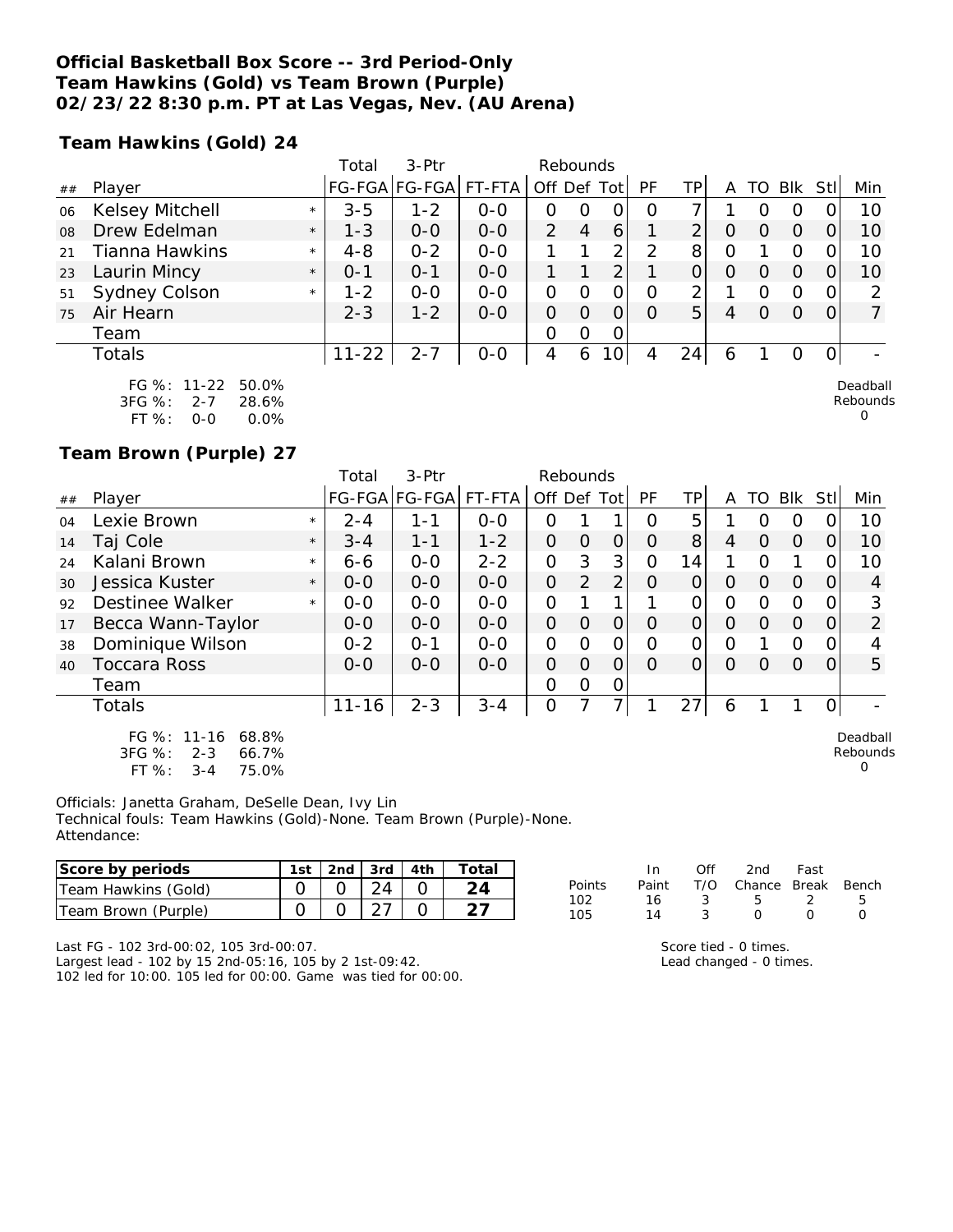#### **Official Basketball Box Score -- 4th Period-Only Team Hawkins (Gold) vs Team Brown (Purple) 02/23/22 8:30 p.m. PT at Las Vegas, Nev. (AU Arena)**

**Team Hawkins (Gold) 18**

|    |                        |         | Total    | $3-Ptr$       |         | Rebounds      |          |                |          |                |               |                  |            |     |                 |
|----|------------------------|---------|----------|---------------|---------|---------------|----------|----------------|----------|----------------|---------------|------------------|------------|-----|-----------------|
| ## | Player                 |         |          | FG-FGA FG-FGA | FT-FTA  | Off Def       |          | Tot            | PF       | TPI            | A             | TO               | <b>BIK</b> | Stl | Min             |
| 06 | Kelsey Mitchell        | $\star$ | $1 - 4$  | $1 - 3$       | $0 - 0$ | 0             | O        | 0              | $\Omega$ | 3              | O             | $\left( \right)$ | O          |     | 10              |
| 08 | Drew Edelman           | $\star$ | $1 - 2$  | $0 - 0$       | $0 - 0$ | $\Omega$      | 2        | $\overline{2}$ | $\Omega$ | 2 <sub>1</sub> | $\Omega$      | $\Omega$         | $\Omega$   | 0   | 6               |
| 21 | Tianna Hawkins         | $\star$ | $2 - 3$  | $0 - 0$       | $0 - 0$ | $\mathcal{O}$ | 3        | 3 <sup>1</sup> | $\Omega$ | 4              | 0             |                  | 0          |     | 10              |
| 23 | Laurin Mincy           | $\star$ | $1 - 2$  | $1 - 2$       | $0 - 0$ | $\Omega$      | $\Omega$ | $\Omega$       | $\Omega$ | 3              |               | 0                | $\Omega$   | 0   | 10 <sup>°</sup> |
| 51 | Sydney Colson          | $\star$ | $2 - 3$  | $O - 1$       | $2 - 2$ |               |          | 2              |          | 6              |               |                  | $\Omega$   | 0   | 10              |
| 73 | Danni McCray           |         | $0 - 0$  | $0 - 0$       | $0 - 0$ | $\Omega$      |          |                | $\Omega$ | $\overline{O}$ | $\Omega$      |                  |            |     | 3               |
| 75 | Air Hearn              |         | $0 - 1$  | $0-0$         | $0-0$   | 0             | $\Omega$ | 0              | $\Omega$ | $\Omega$       | $\mathcal{P}$ |                  | $\Omega$   |     |                 |
|    | Team                   |         |          |               |         | $\Omega$      |          |                |          |                |               |                  |            |     |                 |
|    | Totals                 |         | $7 - 15$ | $2 - 6$       | $2 - 2$ | 1             | 8        | 9              |          | 8              | 4             | 4                |            |     |                 |
|    | FG $\%: 7-15$<br>46.7% |         |          |               |         |               |          |                |          |                |               |                  |            |     | Deadball        |

| FU 70.     | 7 – 10 | 40. <i>I 7</i> 0 |
|------------|--------|------------------|
| $3FG \%$ : | 2-6    | 33.3%            |
| FT%        | 2-2    | 100.0            |

**Team Brown (Purple) 15**

|    |                                                                                          |         | Total    | 3-Ptr                |         | Rebounds       |                |          |           |                |                |                |          |                |                                  |
|----|------------------------------------------------------------------------------------------|---------|----------|----------------------|---------|----------------|----------------|----------|-----------|----------------|----------------|----------------|----------|----------------|----------------------------------|
| ## | Player                                                                                   |         |          | FG-FGA FG-FGA FT-FTA |         | Off Def Tot    |                |          | <b>PF</b> | ΤP             | A              | TO             | Blk      | Stll           | Min                              |
| 04 | Lexie Brown                                                                              | $\star$ | $1 - 2$  | $0 - 0$              | $0 - 0$ | 0              | 3              | 3        | $\Omega$  | 2              |                | 0              | $\Omega$ | 0              | 6                                |
| 14 | Taj Cole                                                                                 | $\star$ | $2 - 5$  | $O - 1$              | $0 - 0$ | $\Omega$       | $\Omega$       | $\Omega$ | 2         | $\overline{4}$ |                | $\overline{2}$ | $\Omega$ | $\overline{O}$ | 10                               |
| 24 | Kalani Brown                                                                             | $\star$ | $2 - 3$  | $0 - 0$              | $2 - 2$ | 0              | 2              | 2        | Ω         | 6              | $\Omega$       | 0              | $\Omega$ | 0              | 6                                |
| 30 | Jessica Kuster                                                                           | $\star$ | 1-1      | $1 - 1$              | $0 - 0$ | $\Omega$       |                |          | $\Omega$  | 3              | $\Omega$       |                | $\Omega$ | $\Omega$       | 7                                |
| 92 | Destinee Walker                                                                          | $\star$ | $0 - 4$  | $0 - 2$              | $0 - 0$ |                | $\Omega$       |          | $\Omega$  | $\Omega$       | $\Omega$       | $\Omega$       | $\Omega$ | 0              | 10                               |
| 32 | Akela Maize                                                                              |         | $0 - 1$  | $O-O$                | $0 - 0$ | 0              | 0              | $\Omega$ |           | $\Omega$       | $\Omega$       |                | $\Omega$ | $\Omega$       | 3                                |
| 38 | Dominique Wilson                                                                         |         | $0-0$    | $0 - 0$              | $0-0$   | 0              | $\Omega$       | 0        | ∩         | O              | $\Omega$       | $\Omega$       | $\Omega$ |                | 3                                |
| 40 | <b>Toccara Ross</b>                                                                      |         | $0 - 0$  | $0 - 0$              | $0 - 0$ | $\Omega$       | $\overline{O}$ | $\Omega$ | $\Omega$  | $\Omega$       | $\Omega$       | $\Omega$       | $\Omega$ |                | 2                                |
|    | Team                                                                                     |         |          |                      |         |                |                |          |           |                |                |                |          |                |                                  |
|    | Totals                                                                                   |         | $6 - 16$ | $1 - 4$              | $2 - 2$ | $\overline{2}$ |                | 9        | 3         | 15             | $\overline{2}$ | 5              | $\Omega$ | $\overline{2}$ |                                  |
|    | 37.5%<br>FG $%$ :<br>$6 - 16$<br>3FG %:<br>25.0%<br>$1 - 4$<br>FT %:<br>100.0<br>$2 - 2$ |         |          |                      |         |                |                |          |           |                |                |                |          |                | Deadball<br>Rebounds<br>$\Omega$ |

Officials: Janetta Graham, DeSelle Dean, Ivy Lin Technical fouls: Team Hawkins (Gold)-None. Team Brown (Purple)-None. Attendance:

| Score by periods    | 1st. | 2nd $\frac{1}{3}$ 3rd $\frac{1}{4}$ 4th | Totai |
|---------------------|------|-----------------------------------------|-------|
| Team Hawkins (Gold) |      |                                         | 18.   |
| Team Brown (Purple) |      |                                         |       |

|        | In    | ∩ff | 2nd                    | Fast             |                  |
|--------|-------|-----|------------------------|------------------|------------------|
| Points | Paint |     | T/O Chance Break Bench |                  |                  |
| 102    | 6     | ь.  | $\sqrt{ }$             | - 2              | $\left( \right)$ |
| 105    | R     | 5   | $\mathbf{I}$           | $\left( \right)$ |                  |

Rebounds 0

Last FG - 102 4th-01:57, 105 4th-00:02.

Largest lead - 102 by 15 2nd-05:16, 105 by 2 1st-09:42. 102 led for 00:00. 105 led for 00:00. Game was tied for 00:00.

| Score tied - 0 times.   |
|-------------------------|
| Lead changed - 0 times. |